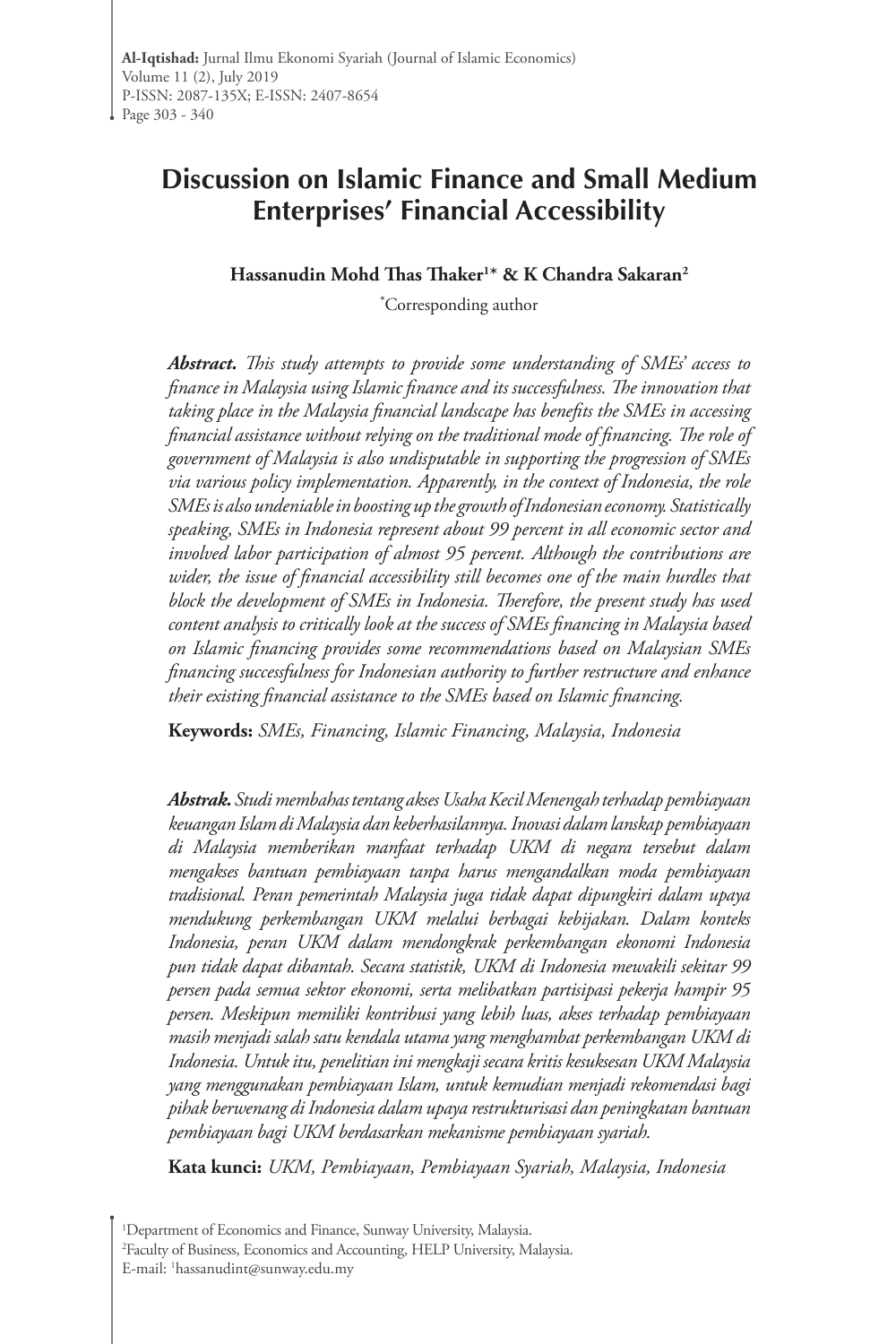### **Introduction**

Malaysia is one of the leading Southeast Asian economies aiming of becoming a nation of high-income status by 2020. Over the years, the Malaysian economy has gone through a dramatic transformation from an economy dependent on agriculture and commodity export to a more diversified and open economy with a much greater global connection. The Real GDP growth rate on average of 6.4 percent per annum since 1970 (OECD,2016), which was crucial for the Malaysian government to address the development and equity agenda. Prior to the implementation of the New Economic Policy (NEP), Malaysia's development policy was mainly focused on enhancing economic growth with a great focus on the export market. The economy achieved a decent average annual growth of 6 percent, but there was an inadequate emphasis on the distributional aspects, causing in socioeconomic inequalities among the ethnic groups with negative social consequences lead to a racial riot in 1969 (Economic Planning Unit,2017). It was after this incident; the Malaysian government decided to introduce the NEP in order to address the socio-economic problems. This policy combined growth aspirations with the main objective of forming a fair, just and unified nation. Unlike other nations where the lower of the income bracket is comprised of ethnic minorities, the Malay majority in Malaysia earns lower incomes despite being more than half of the total population. (Saari, Dietzenbacher, Los, 2015). The NEP was implemented with two key objectives, that is to eradicate poverty regardless of ethnicity and to ensure economic opportunities were available to all Malaysians regardless of background. The importance of SMEs in Malaysia can be traced back to the early 1970s with the implementation of the NEP targeted enhancing people's well-being and addressing the economic disparity of the various races. This is done through restructuring of the society aimed at attaining income parity and employment opportunities for all. The NEP set a restructuring target of 30: 40: 30, whereby 1990, the holdings of the Bumiputeras should reach 30 per cent, other Malaysians 40 per cent and the foreigners 30 per cent, in the context of an expanding economy marked the beginning of a much active participation of Bumiputras in businesses, which includes the formation of micro, small and medium enterprises.

It was evident that the small and medium enterprises play a key role in the economic development, social uplifting and political stability of every country. It is now regarded as a backbone of national economy (Peters & Waterman, 1982; Amini, 2004; Radam et al., 2008 as cited in Khalique,2011). The successfulness of SMEs in Malaysia contributed by many factors, especially with regard to the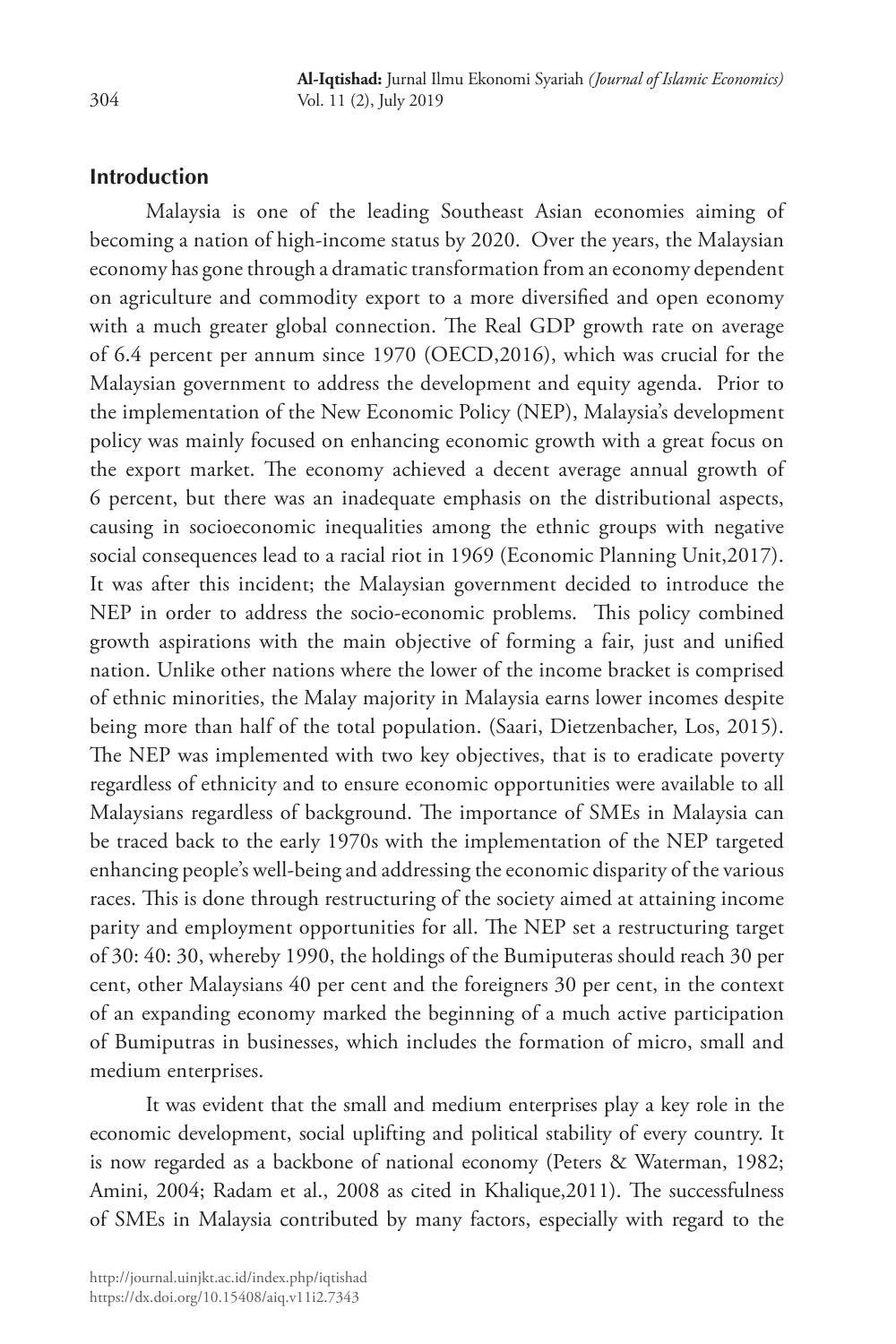financial accessibility as the Malaysian authority give high emphasis on Fintech in helping the entrepreneur to raise capital for a start-up the businesses. And, this successfulness is contributed by conventional and Islamic finance.

Given this, the objective of the paper is to discuss the possibility and potential of Islamic finance in Indonesia in providing capital to Small and Medium Enterprise (SMEs) or ventures. Firstly, this research will highlight the successfulness of SMEs in Malaysia then this study will provide some recommendation to the Indonesian authority in developing the progression of SMEs in their country. As evidenced in many works and published economic report, the SMEs is playing an important role in terms of GDP in various socioeconomic aspects. However, the issue of financial accessibility seems to obstruct the development of SMEs in Indonesia. Given this problem, the study will look into how Islamic finance can help in mitigating the issue of financial accessibility and allows active participation of SMEs in Indonesia by considering Islamic finance in terms of financial support.

The remaining structure of the paper is structured as follows; section one will discuss the introduction part followed by second part which discussion on the Malaysian SMEs in general based on available literatures. The third part will focus on the methodology employed in this research, and finally there would be discussion on analysis part with regard to potential of Islamic finance and SMEs in Indonesia

#### **Malaysia's Definition of SME**

SME definition, which was accepted at the 14th NSDC Meeting in July 2013 covers all sectors, namely services, manufacturing, agriculture, construction and mining & quarrying. The definition is based on two main criteria, namely (i) sales turnover and (ii) number of full-time employees. SMEs in the manufacturing sector are firms with a sales turnover not exceeding RM50 million or a number of full-time employees not exceeding 200. As for the services and other sectors, SMEs are defined as firms with sales turnover not exceeding RM20 million or number of full-time employees not exceeding 75. The following table provides the definition of category, namely micro, small and medium is as follows: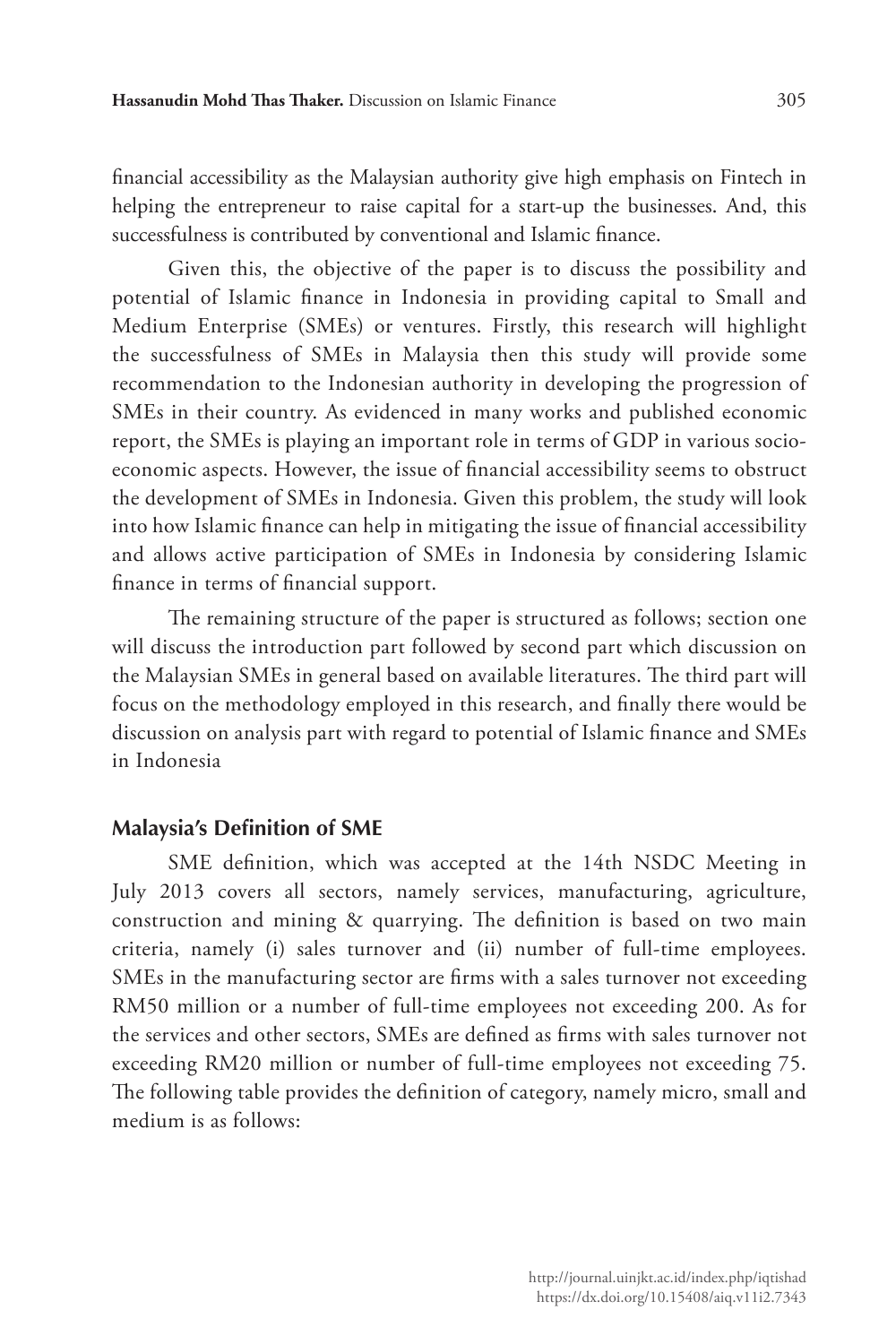| Size of firms | Sales turnover (RM)                | Number of employees |
|---------------|------------------------------------|---------------------|
| Medium        | $RM15$ million $\leq RM50$ million | $75 \le 200$        |
| Small         | $RM0.3$ million < $RM50$ million   | 5 < 75              |
| Micro         | Below RM 0.3 million               | Less than 5         |

| Table 1. Definitions of SME in Manufacturing sector |  |
|-----------------------------------------------------|--|
|-----------------------------------------------------|--|

Notes: This table portrays the definition of SMEs in manufacturing sector. The definition differs across medium, small and micro. The source for this table is extracted from the SME Annual Report, 2015/16.

| Size of firms | Sales turnover (RM)               | Number of employees |
|---------------|-----------------------------------|---------------------|
| Medium        | $RM3$ million $\leq RM20$ million | $30 \le 75$         |
| Small         | $RM0.3$ million < $RM3$ million   | 5 < 30              |
| Micro         | Below RM 0.3 million              | Less than 5         |

Table 2. Definitions of SME in Services and other sectors

Notes: This table portrays the definition of SMEs in service sector and other sectors. The definition differs across medium, small and micro. The source for this table is extracted from the SME Annual Report, 2015/16.

### **SMEs Development In Malaysia**

There is growing recognition of the important role of SMEs as an economic agent and government have given a high priority to SME development as they strive to achieve sustainable and inclusive growth. The importance of SMEs in Malaysia begins with the implementation of the NEP in 1971 with the objectives of eradicating poverty and improve the welfare of the people and restructuring the society in order to eliminate ethnic economic imbalance. The policy encourages the Bumiputra participation in business, especially by starting in small scale through various government initiatives and programmes. The implementation of Malaysia Industrial Plan and the establishment of the Small and Medium Corp (SME Corp), by the Ministry of International Trade and Industry(MITI) further strengthened the development of SMEs (Ziaul Hoq et al. 2009). In 1992 The National Development Policy (NDP) replaced the NEP, and as stated by Athukorala & Menon (1999), the NDP consideration was to amend ethnic difference using various agencies which were responsible for the development of entrepreneurship, managerial capability and skills among the Bumiputra.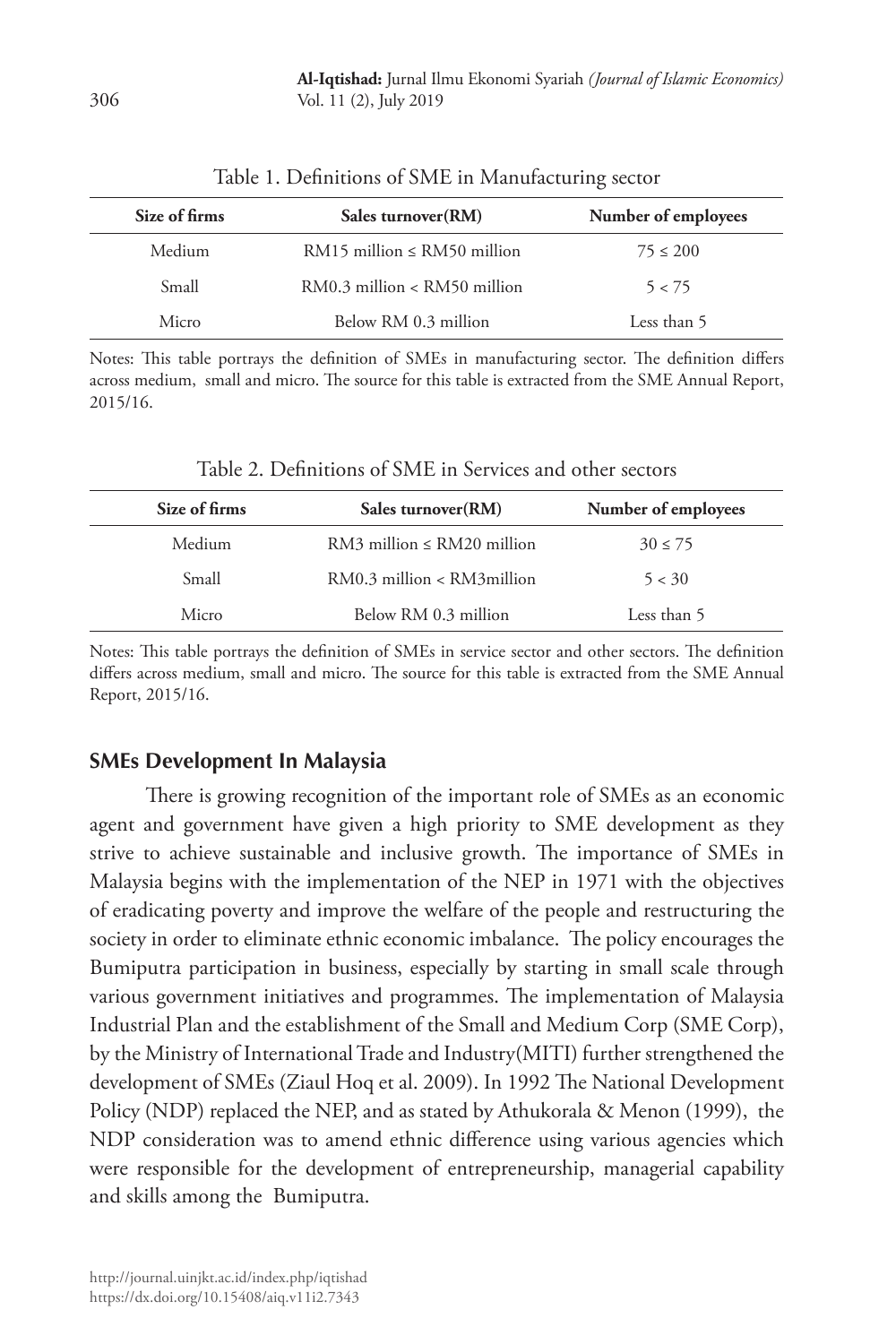In order to encourage and support the SMEs, the government through the Ministry of International Trade and Industry(MITI) established an agency known as Small and Medium Industries Development Corporation (SMIDEC) in 1992. This agency was required to make the SMEs more capable and competitive in the global market. Various programmes and initiatives were introduced to enhance SMEs capability and competitiveness by providing financial accessibility, capacity building opportunities, market penetration, brand development, human capital development, technology and innovation enhancement and advisory services.

The government continues to pay great attention to the development of SMEs decided to establish the National SME Development Council (NSDC) in 2004. This marked the commencement of a new chapter in the SME development in Malaysia. NSDC was entrusted in formulating and implementing strategies for SME development involving all economic sectors, coordinate SME programmes executed by the relevant ministries and agencies and also to the enhancement partnership with the private sector. Among the initiatives carried out by the NSDC comprised of enhancing access to financing, financial restructuring, advisory services, information, training and marketing coordination and a comprehensive SME database to monitor the progress of SMEs across all economic sectors (SME Corp, 2017).

SMIDEC was later appointed by NSDC in 2007 as a single agency to formulate policies and strategies for SMEs and also responsible for coordinating the various programmes across relevant ministries and agencies. In 2009, SMIDEC was rebranded and known as the Small and Medium Enterprise Corporation Malaysia (SME Corporation Malaysia). SMEs needing relevant information and advisory services can now refer to SME Corporation Malaysia, which is done via One Referral Centre (ORC). SME Corp has now become the nation's key organization responsible for developing an innovative, resilient and globally competitive SMEs and also improve wealth creation and social well-being of the nation.

SME Corp. Malaysia was also entrusted in developing and implementing the SME Masterplan (2012-2020), providing the policy direction of SME development in order to achieve a high-income nation status by 2020. It is through this plan the growth of SMEs was accelerated through the implementation of innovation and productivity-related strategies. It was done by fostering a close alliance with relevant industry associations and strategic partners from the public as well as private sectors. The government in its 2017 budget has given special attention to the SMEs and declaring 2017 as the start-up and SME promotion year. A sum of RM70 million was allocated for the SME Masterplan for the purpose of implementing the High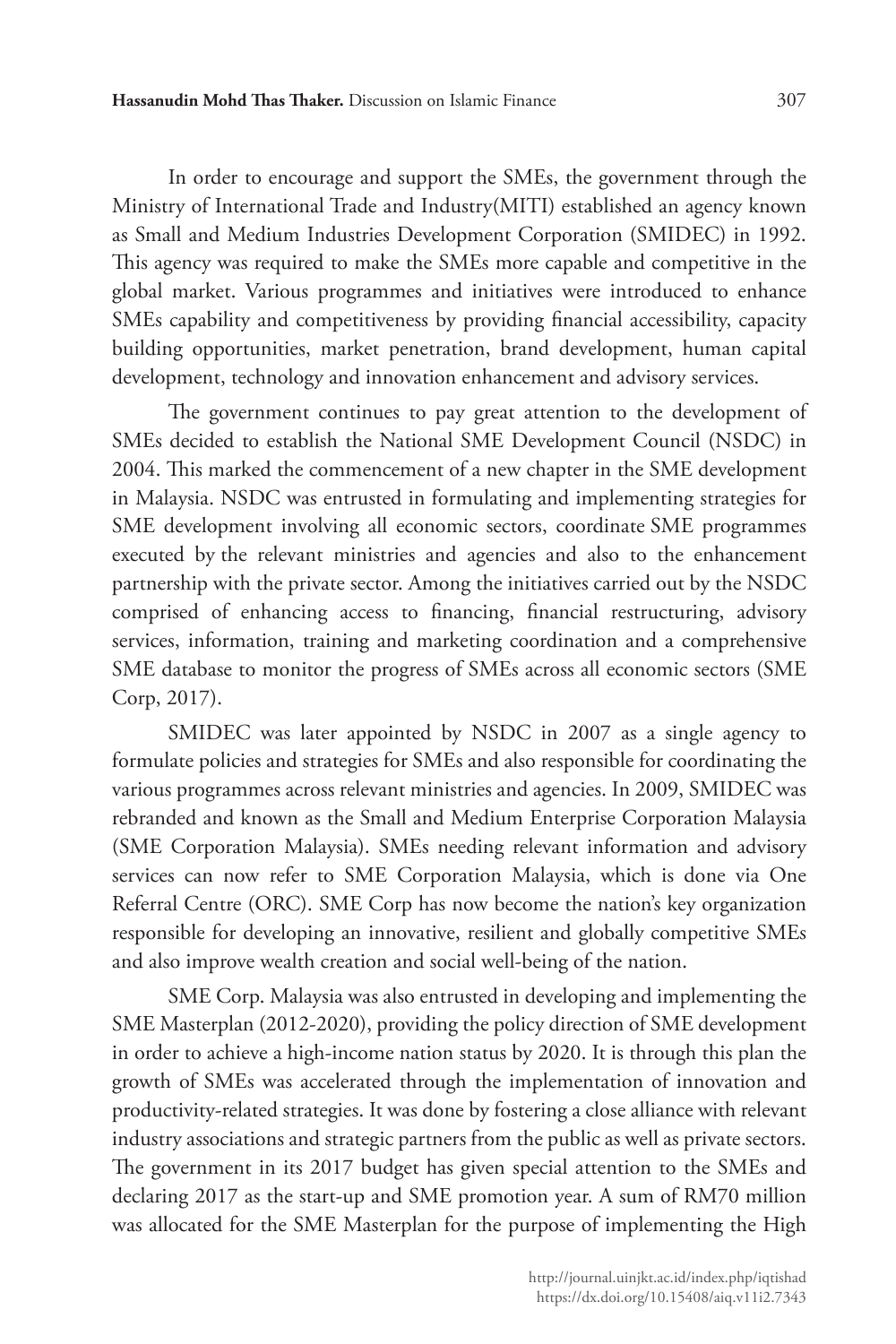Impact Programmes. The six High Impact Programmes is summarized in the following table.

| HIP 1: Integration of<br><b>Business Registration and</b><br>Licensing                                                                                                                                        | <b>HIP 2: Technology</b><br>Commercialization<br>Platform(TCP)                                                                                             | HIP3: ME Investment<br>Partner(SIP)                                                                                                                                                         |  |
|---------------------------------------------------------------------------------------------------------------------------------------------------------------------------------------------------------------|------------------------------------------------------------------------------------------------------------------------------------------------------------|---------------------------------------------------------------------------------------------------------------------------------------------------------------------------------------------|--|
| Create a single registration<br>point through the interfacing<br>of the current National<br>Business Registration System,<br>that is, MyCoID and the<br>national Business Licensing<br>System, that is, BLESS | Establish a national network of<br>a privately managed platform<br>to promote innovative ideas<br>from proof of concept to the<br>commercialization stage. | Provide early-stage financing<br>through the establishment of<br>the investment of investment<br>companies to invest in<br>potential SMEs in the form<br>debt, equity or hybrid of<br>both. |  |
| HIP 4: Going Export(GoEx)<br>programme                                                                                                                                                                        | <b>HIP 5: Catalyst Programme</b>                                                                                                                           | HIP 6 : Inclusive Innovation                                                                                                                                                                |  |
| Offer customized assistance<br>to new exporters and SMEs<br>venturing into new markets.<br>Export-ready SMEs can avail<br>to comprehensive support<br>assistance.                                             | Create home-grown<br>champions through a targeted<br>approach with support in<br>the area of financing, market<br>access and human capital<br>development. | Empower the bottom<br>$40\%$ (B40) of the income<br>group to leverage on<br>innovation through the<br>transformation of the rural<br>community through the<br>hand-holding approach.        |  |

|  |  |  | Table 3. HIPs of SME Masterplan |  |
|--|--|--|---------------------------------|--|
|--|--|--|---------------------------------|--|

Notes: This table shows the High Impact Programmes for SMEs in Malaysia. Altogether, there are 6 HIPs under the SMEs master plan. The details of this were extracted from the SMECorp, 2017 published report.

In this budget, the government also announced a reduction in the corporate tax rate from 19 percent to 18 percent for the first RM500,000 for SMEs and the incremental revenue would also be subject to a lower tax rate, which will be enjoyed by all businesses (Nee, 2016). The government has also allocated a sum of RM350 million to assist and support SMEs to access to foreign market, whereby RM130 million was allocated for promotion purpose to be carried out by MATRADE, SME Corp. Malaysia and MIDA. RM200 million allocated for financing and insurance credit purpose providing a coverage up to RM1 billion by EXIM Bank. A 2 percent rebate amounting to RM 20 million was allocated for the scheme of "Syarikat Jaminan Pembiayaan Perniagaan" (SJPP).

In order to enhance the income of B40 households, RM290 was allocated to encourage the development of B40 entrepreneurs under various programmes,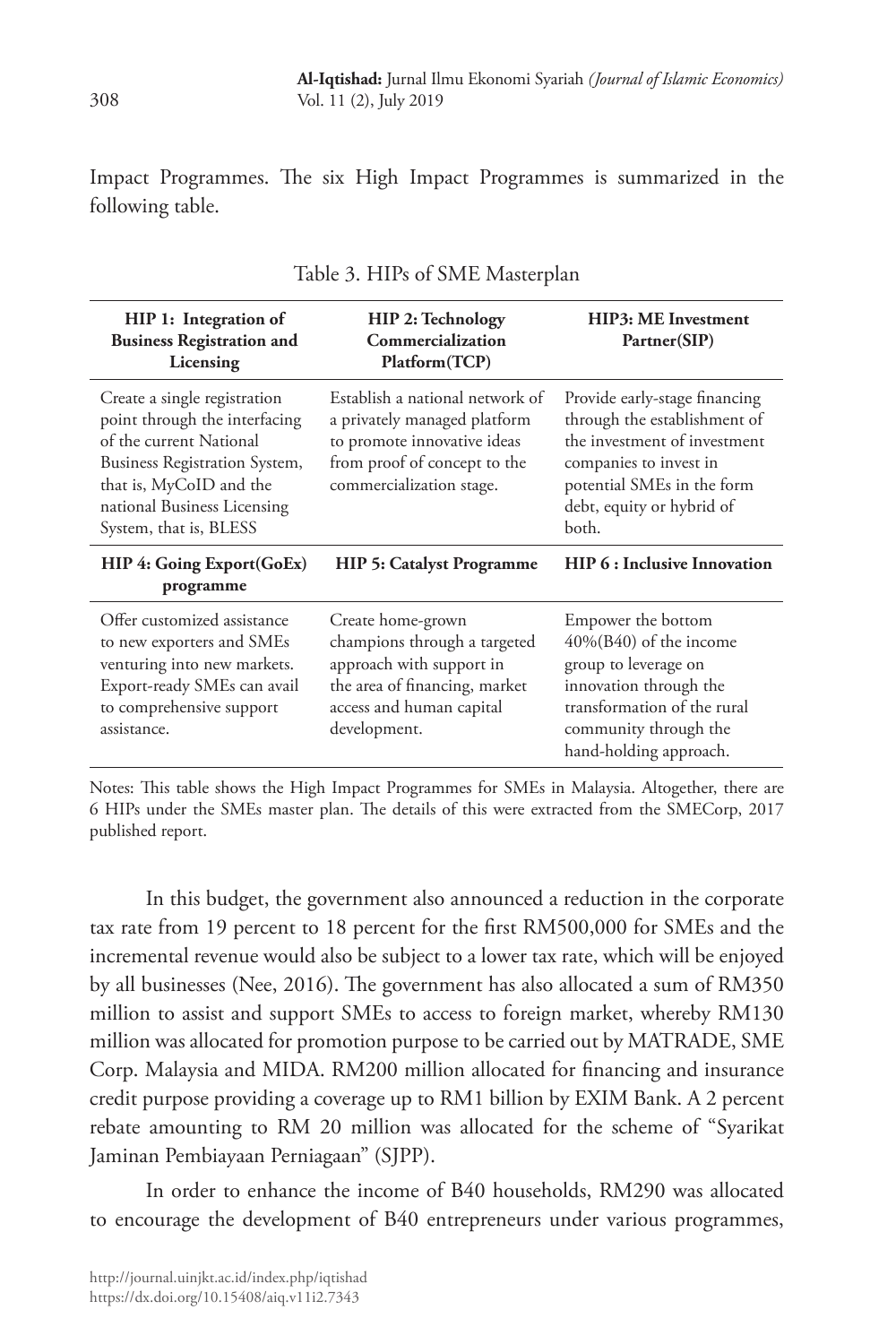such as, Mobileprenuer Programme by GIATMARA (RM30 million), Agropreneur programme (RM100 million), eUsahawan and eRezeki programmes under MDEC (RM100 million) and RM5,000 per taxi driver to purchase new vehicles with individual taxi permits given (RM60 million). To encourage Bumiputera entrepreneurs a total of RM 1.4 billion was allocated under various government agencies programmes, such as SME Bank (RM100 million), Amanah Ikhtiar Malaysia (RM100 million), TEKUN (RM300 million), PUNB (RM200 million), MARA (RM120 million) and TERAJU (RM600 million). As for the Indian and Chinese entrepreneurs a sum of RM200 million and RM90 million was allocated respectively. As for the women entrepreneurs, a total of RM2 billion was allocated for I-KIT, I-KeuNita and Women Career Comeback programmes (Ministry of Finance Malaysia,2017).

SMEs is also important to the economies of Asia, where it constitutes 98 percent of all enterprises and 66 percent of the national labor force on average during 2007–2012 (Yoshino & Taghizadeh-Hesary, 2016). Taking into account the significance of SMEs the Association of Southeast Asian Nations (ASEAN) establishes ASEAN SME Agencies Working Group (SMEWG) to develop a Strategic Action Plan for SME Development (SAPSMED 2016-2025). The aim of the plan is to enhance the engagement of SMEs and to make the SMEs globally competitive and innovative by 2025. As reported in the SME Annual Report, 2016, the goal of this action plan is to promote technology, productivity and innovation, increase access to finance, enhance market access and internationalization, enhance the policy and regulatory environment, and promote entrepreneurship and human capital development.

The group has also carried out projects, such as the Digital Economy Action Plan and Work Agenda (DEAP), organizes workshops in order to improve internet accessibility of SMEs. Access to the Internet Economy. It provides opportunity for SMEs to exchange information on the challenges they face and also highlights best practices for supporting SME access and raises awareness of private-sector efforts to integrate SMEs into global and regional markets. The further opportunity of SMEs' access to global markets was created in 2016, through APEC initiative of funding the 'New Era of Growth for APEC SMEs through Online-to-Offline (O2O) Business Models' project in cooperation with top e-commerce organizations such as eBay, Amazon and Alibaba.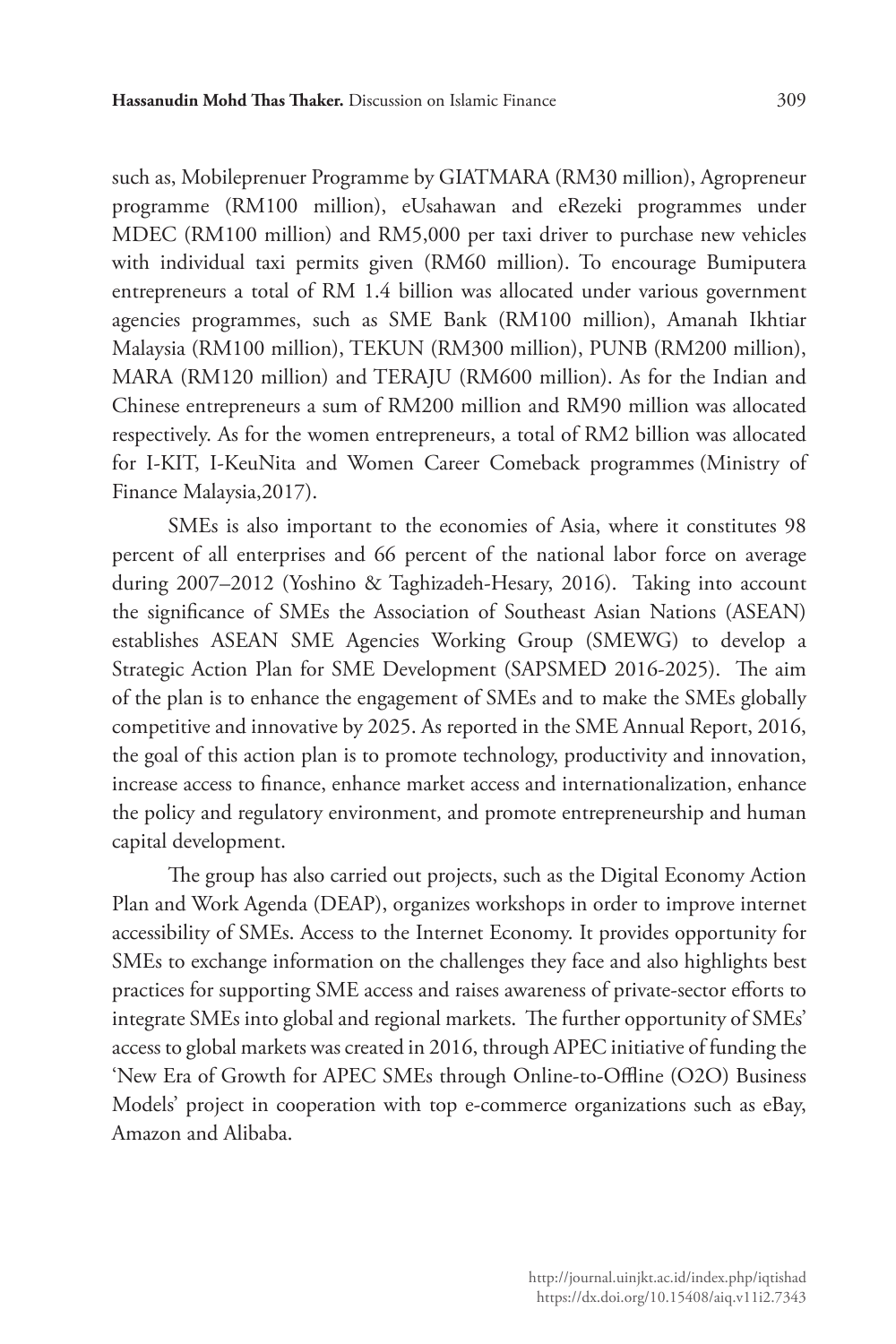### **SMEs Socio-Economic Contributions**

SMEs play a vital in the economic growth of Malaysia (Chelliah, Sulaiman et al. 2010; Hashim 2007; Othman, Sulaiman et al. 2008, as cited in Madanchian M., et al., 2015). Apart from creating job opportunities, SMEs also contributes to the development of big and multinational corporations (Aman & Tahir, 2011). The SME development framework was established to enhance the overall contribution of SMEs to the Malaysian economy from 2015 to 2020. SME development framework vision is to create globally competitive SMEs to enhance wealth creation and contribution to social well-being. The SME development framework goals consist of increasing business formation, increasing the number of high growth and innovative firms, raise productivity, and intensifying formalization. Six focus areas were identified comprising of enhancing innovation and technology adoption, human capital development, accessibility to financing and market, legal and regulatory environment, and infrastructure to achieve the goals, and eventually the vision of the framework. Acquiring of reliable database, proper monitoring and evaluation, effective coordination and effective business services through proper and effective institutional supports needed to execute the action plans effectively.

As a result, SMEs progress well over the years with its contribution to GDP increasing from 29.6 percent in 2005 to 36.3 percent in 2015 (SME Corp, 2017). SME GDP grew moderately by 6.1 percent in 2015 compared with the underlying growth of 7.9 percent recorded in 2014. The growth was nevertheless higher than the overall GDP of the country by 5.0 percent. The aim of the 11<sup>th</sup> Malaysian Plan (2015-2020) was to have the SMEs to contribute 41 percent of the country's GDP and to constitute about 97.3 percent of total business establishments and provide 65 percent of the total employment and 23 percent of the total exports by 2020 (Planning 2015).

With the economy enjoying an encouraging growth and also through a development model emphasizing on equitable growth, including increased participation of the Bumiputera (ethnic Malays and indigenous groups) in the modern economy, resulted in a gradual decline the high levels of income inequality inherited at independence. The Gini coefficient for Bumiputera during the inception of NEP 1971 was 0.466, and it has raised to 0.506 in 1976 but has declined in1979 to 0.468, and it continued to decline until the year 1989 at 0.429. NEP came to an end in 1990 and National Development Policy (NDP) was introduced and since then, there have been fluctuations in the Gini coefficient for Bumiputera. Starting at 0.442 for 1992, and it decreased to 0.441 in 1995, then increased back to 0.448 in 1997, and to 0.433 in 1999 (Economic Planning Unit, 2017).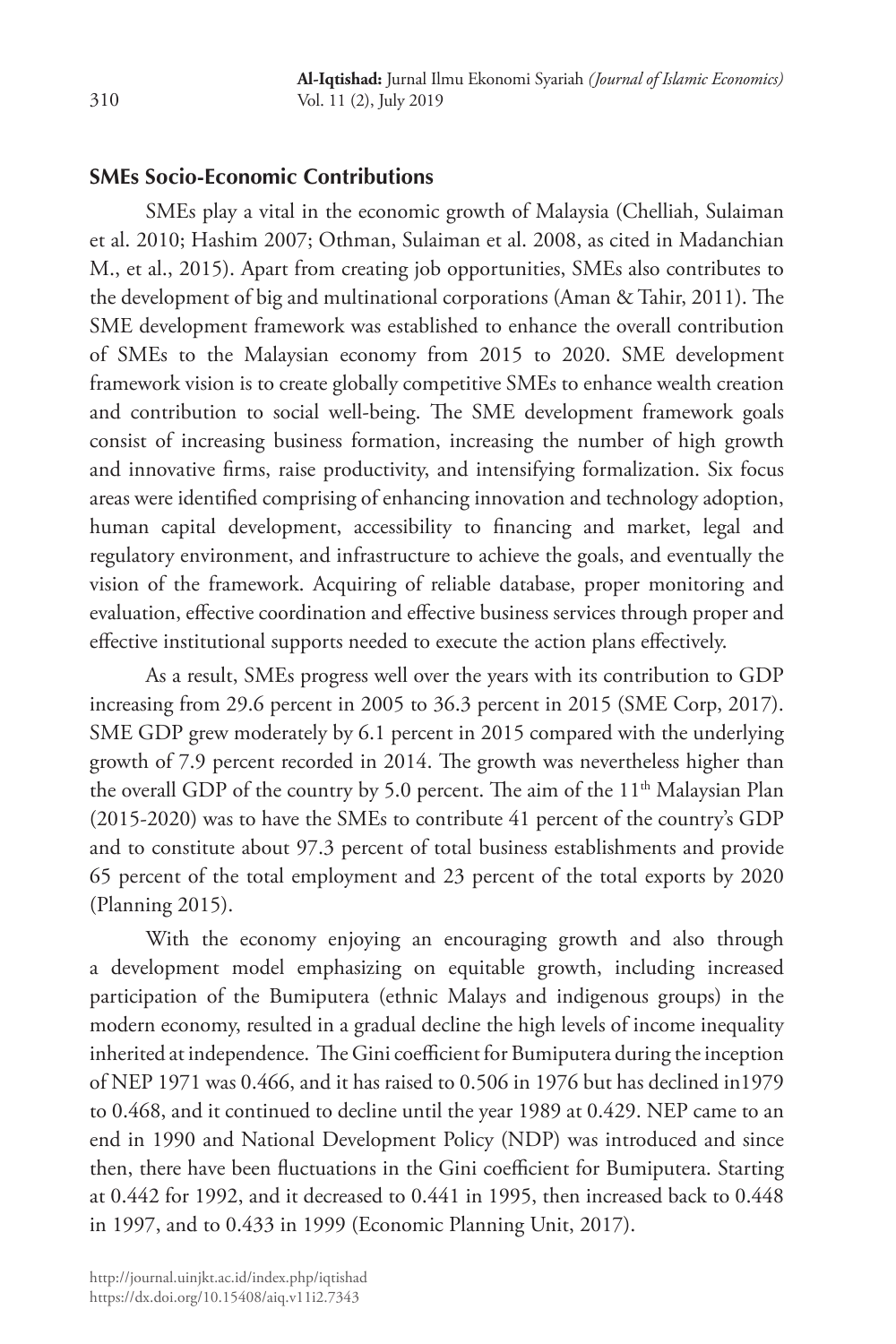In 2010, the Malaysian Prime Minister Najib Razak introduced a new economic plan, known as the New Economic Model (NEM) aiming at shifting the affirmative action from ethnic-based to need-based with the aspiration of becoming a high-income nation by 2020 (NEAC, 2010). The policy intended to make the nation to become more competitive and also investor-friendly. The main objectives of the NEM are "high income, sustainability and inclusiveness". The Gini coefficient is 2009 for Bumiputra was 0.440, Chinese 0.425, Indians 0.424 and others 0.495. The Gini coefficient for the Bumiputra and Chinese has decreased after 2 years of the implemented of the NEM. As for India, the Gini coefficient rose from0.424 to 0.443. However, the latest data in 2014 shows that all of the ethnic groups have narrowed down the gap and reduced the Gini coefficient (Economic Planning Unit,2017).

The Millennium Development Goals Report (MDGR, 2015) indicates that Malaysia has achieved most of the goals and objectives. Absolute poverty has been largely eradicated. The benefits of development have been felt at the national, regional, state levels, and in many cases, the community and individual levels. Remarkable progress in the country is observed in many areas, as revealed by the Millennium Development Goals Report for Malaysia in 2015. The reduction of absolute poverty (based on the national poverty line, which is twice higher than the MDG conventional of USD1.25 per capita) from 16.5 percent in 1990 to 0.6 percent in 2014. With the drastic decline in absolute poverty, the government has turned its attention to the vulnerable part of the population, the bottom 40 (B40) household income group. These groups comprise a large and heterogeneous group of 2.7 million households in 2014. The focus, thereby moved towards equitable economic participation, with more support for the bottom 40 percent of households by income (B40).

#### **SMEs Challenges**

Most of the business establishment all around the world is dominated by SMEs. As in Malaysia, 98.5 percent of the total business establishments of 907,065 are SMEs. The micro-business in Malaysia constitutes about 76.5 percent (693,670), 21.2 percent (192,783) are small businesses and 2.3 percent (20,612) are medium enterprises). The focus of these SMEs was in the services sector increased 89.2 percent or 809,126 establishments with largest subsector in the distributive trade. Another 5.3 percent of the total SMEs (47,698) were in the manufacturing sector, followed by 4.3 percent in the construction sector (39,158) and 1.1 percent 10,28) in the agricultural sector and the remaining 0.1 percent (865) in the mining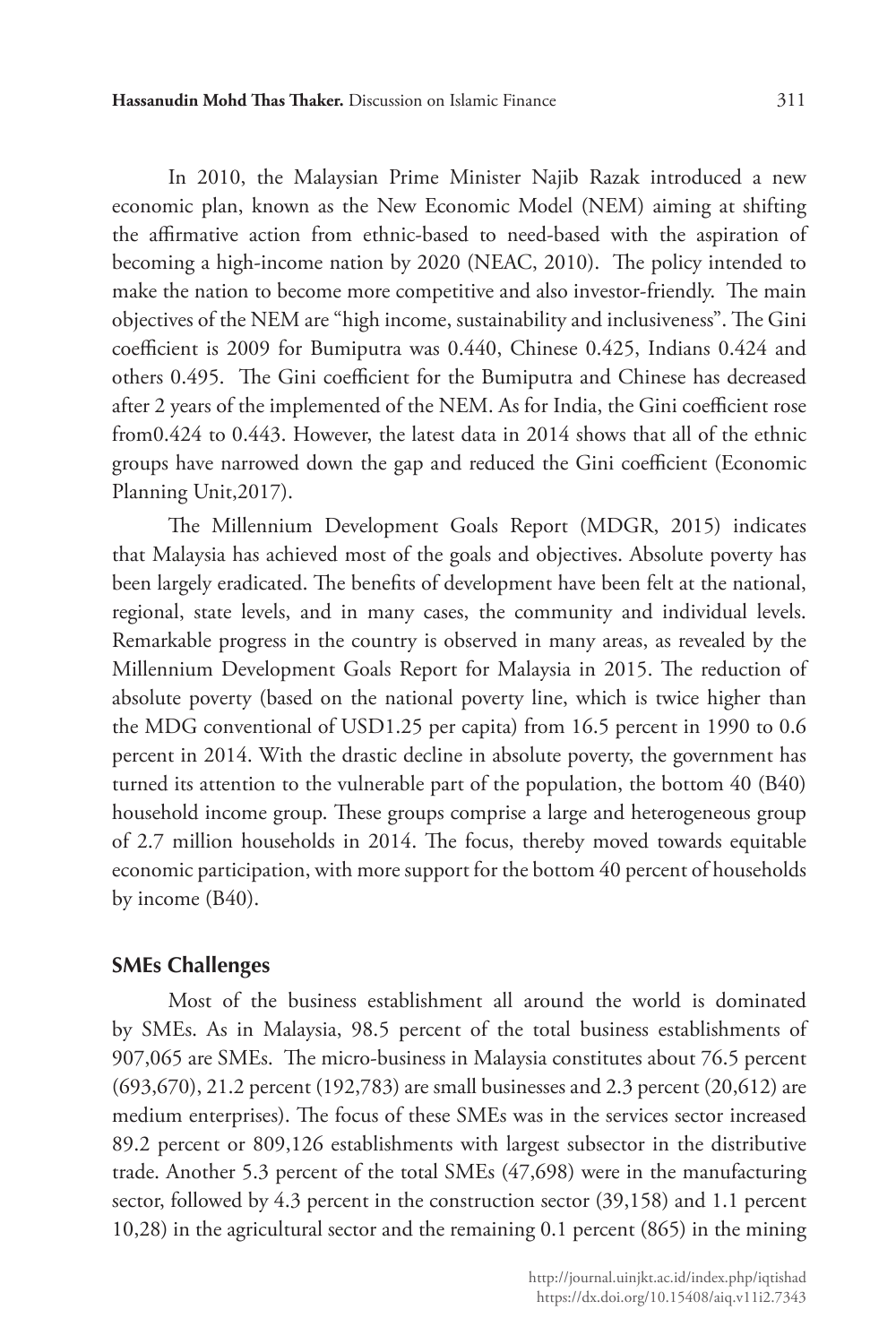and quarrying sector (SME Corp, 2017). It is recognized, however, that SMEs in many countries face severe and numerous challenges. According to Ahmad & Seet (2009), apart from the SME huge establishment, but the failure of SMEs in the first five years is also extremely alarming. It was reported that in Malaysia, the failure rate was as high as 60 percent (Nordin, Hamid & Woon, 2011; Chong, 2012; Husin & Ibrahim, 2014). The failure rate continues to rise even with various government assistance and programs targeting the new entry SMEs (Chong, 2012).

Beh (2013) highlighted the key factor for SME failure was the owners unaware of the business challenges in terms of financial accessibility and management ability and skills. The funds provided by the government or any other sources are used without proper records and future plans. Ting (2004) identified many challenges encountered by the Malaysian SMEs and the five key issues identified through various researches are the financial constraints, inadequate human resource developments, inability to adopt more advanced technology, asymmetric information on potential markets and customers, and increasing global competition from economic integration. He also concluded that there is a high possibility of SMEs failing if these challenges are not addressed making them less competitive in the new rapidly developing world of globalization

Similarly, Wang (2003) pointed some of the challenges facing SMEs in a globalized environment, namely, financial constraints, low productivity, lack of managerial capabilities, access to management and technology, and a heavy regulatory burden. Agyei-Mensah (2010), confirmed that the most common problems of SMEs are related to inadequate capital, cash flow and inventory control.

A study done by Mckinsey, 2011 shows a productivity gain of 11 percent among SMEs that use the web. In addition, a web-based entrepreneurship foster creativity and innovation and competition. Although, there are many benefits of ICT, most businesses in Malaysia, in particular SMEs are still slow in adopting ICT due to financial constraints, inadequate technical knowledge, and high cost of the technical team and soft applications. Only 20 percent of SMEs in Malaysia uses ICT extensively in their daily operation.

It can be concluded that Malaysian SMEs continues to face domestic and external challenges that despite these governmental programmes hindering their resilience and competitiveness. They include:

• Difficulty in getting funding from the financial institutions and government or funds are given with a high interest rate due to the high risk and lack of financial transparency. A lack of human capital is the most significant challenge facing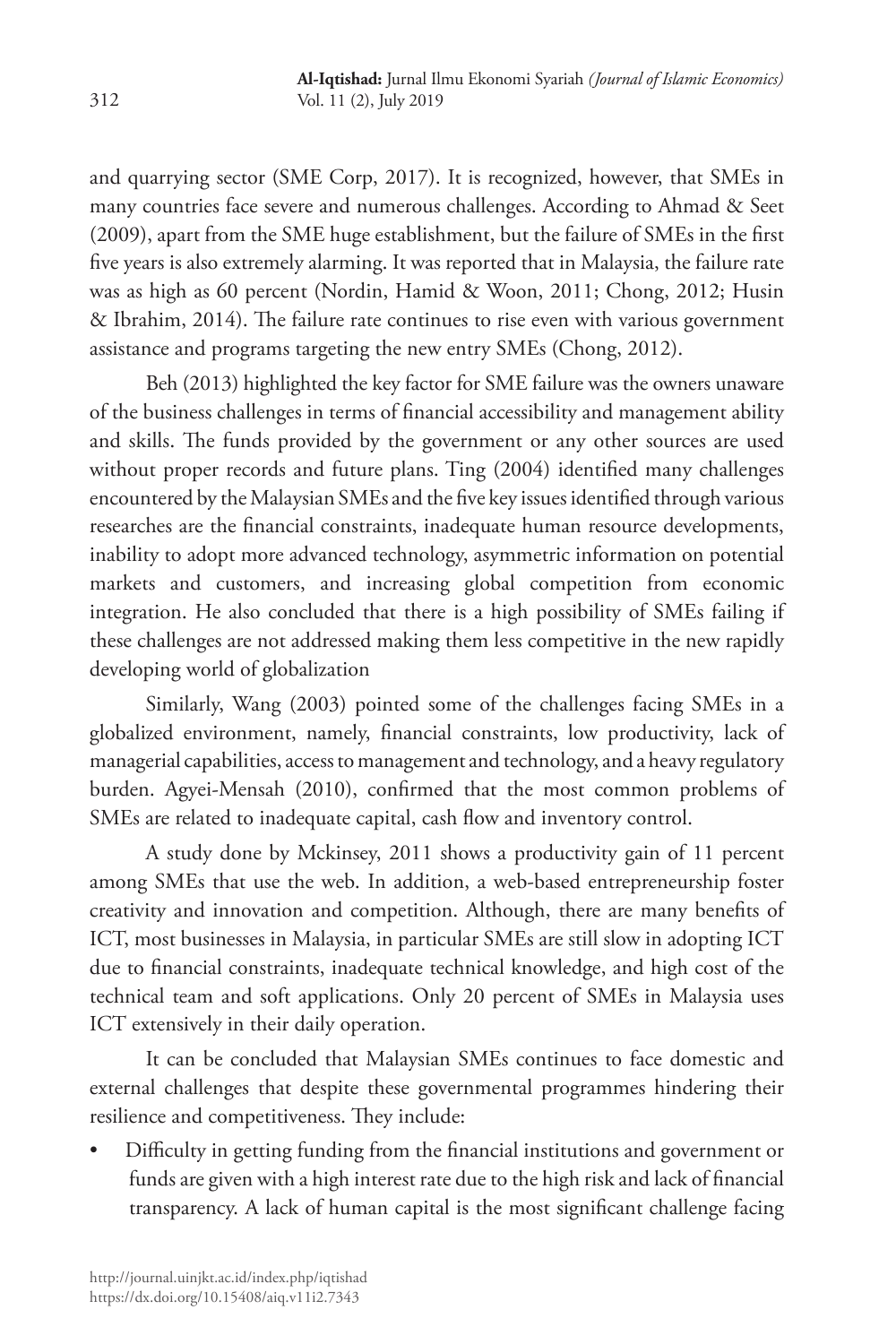Malaysian SMEs. It is often too expensive for SMEs to employ a professional and competent workforce.

- The level of competition faced by SMEs in the domestic market has intensified due to the entry of new international competition resulting from the economic integration
- A lack of access to better technology and ICT, which hinders more efficient and productive business operations.
- A high level of bureaucracy in government agencies hinders efficient SME business development operations.
- A low level of research and development expenditure.

### **Methodology**

Under the methodology section, firstly, there will be a discussion of the research goal followed by second discussion on the sampling procedure together with data collection.

### **Research Goal**

The purpose of this study is to highlight the successfulness of SMEs in Malaysia in accessing financial assistance from Islamic banking. By looking into Malaysian successfulness, then this study will provide some recommendation to the Indonesian authority in developing the progression of SMEs in their country. As evidenced in many literatures and published economic reports, the SMEs is playing an important role in terms of GDP in various socio-economic aspects. However, the issue of financial accessibility seems to obstruct the development of SMEs in Indonesia. Given this problem, the study will look into how Islamic finance can help in mitigating the issue of financial accessibility and allows active participation of SMEs in Indonesia. During the development of this paper, the available qualitative and quantitative methods of economic research were used including comparative analysis and graphical illustration methods in understanding the said issue in more vibrant way.

### **Sample and Data Collection**

As for sample and data collection, the materials are firstly collected from the available literature review with regard to the SMEs and financial accessibility in Malaysia and difficulties of SMEs in Indonesia. The literatures are available in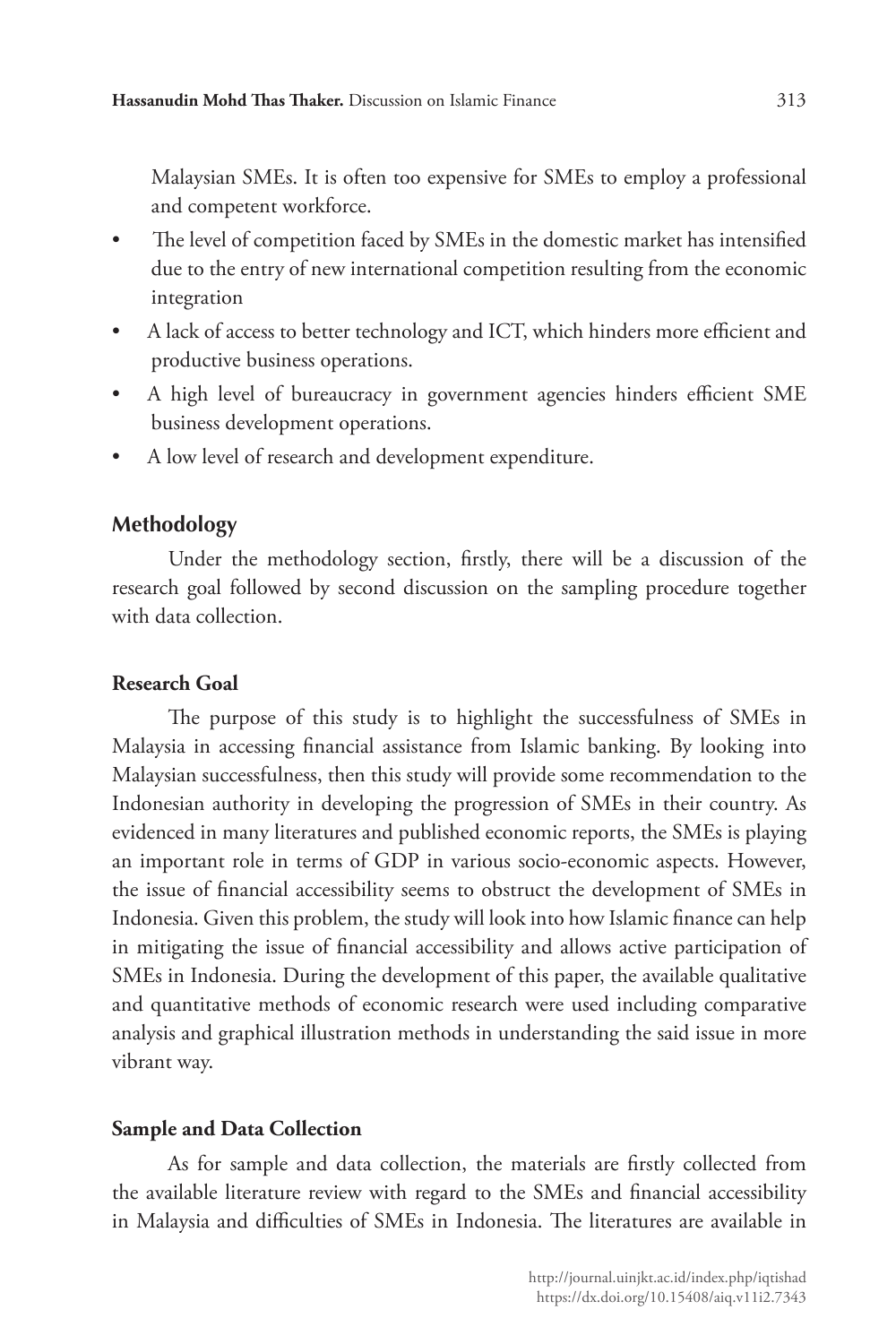the various source of engines especially in journal database such as Science Direct, Springer and many other. As for Indonesian SMEs details, this research uses the data obtained from World bank website, Marsh and McLennan report, PwC report, Ministry of Cooperative and Small Medium Enterprise, Otoritas Jasa Keuangan (OJK), Bank Indonesia website. Basically all these as stated above are based on secondary data. Once done with this scope, from this knowledge, the paper will explore more on the potential of Islamic finance in the context of Indonesia by referring to Malaysia as a reference and provide some recommendation to the Indonesia authority in solving the said issue and enhance further the development of SMEs in their country.

### **Analysis and Results**

The section on literatures divided into several parts; firstly, it will introduce the overall successfulness of SMEs financing schemes implementation in Malaysia. Later on, the discussion will continue with the Islamic Banking System (IBS), Practices and contribution towards SMEs in Malaysia. The third section reveals about the Indonesian SMEs and its challenges followed by the Islamic banking (IB) and its involvement in SMEs of Indonesia. The last section will discuss the recommendation to the Indonesian authority based on Malaysian SMEs successfulness and the potential of Islamic finance.

### **The successfulness of SMEs financing schemes implementation in Malaysia**

The report of SME development published by the SMECorp in 2016 reveals that the financial institutions serve as a primary source of fund to the financial accessibility by the SMEs in Malaysia. At the end of 2015, the total financing to SMEs by financial institutions recorded a growth of 14.6 percent which was valued at RM274.5 billion that extended to 729,983 SME accounts. The share of SME finance from the entire total business financing had incremented to 46.6 percent in 2015 compared with 2014 where the total percentage was just 43.8 percent. The loan approval remains at above 80 percent and total financing rose to RMRM285.5 billion as of June 2016.

The Credit Guarantee Corporation Malaysia Berhad (CGC) is considered as the main pillar in providing guarantees to the SMEs in letting the SMEs access to the financial accessibility from the financial institution. The CGC progressing well in leverage part for SMEs and creating opportunity for the new and existing SMEs by supplying them direct financing schemes to starts-up and encourage women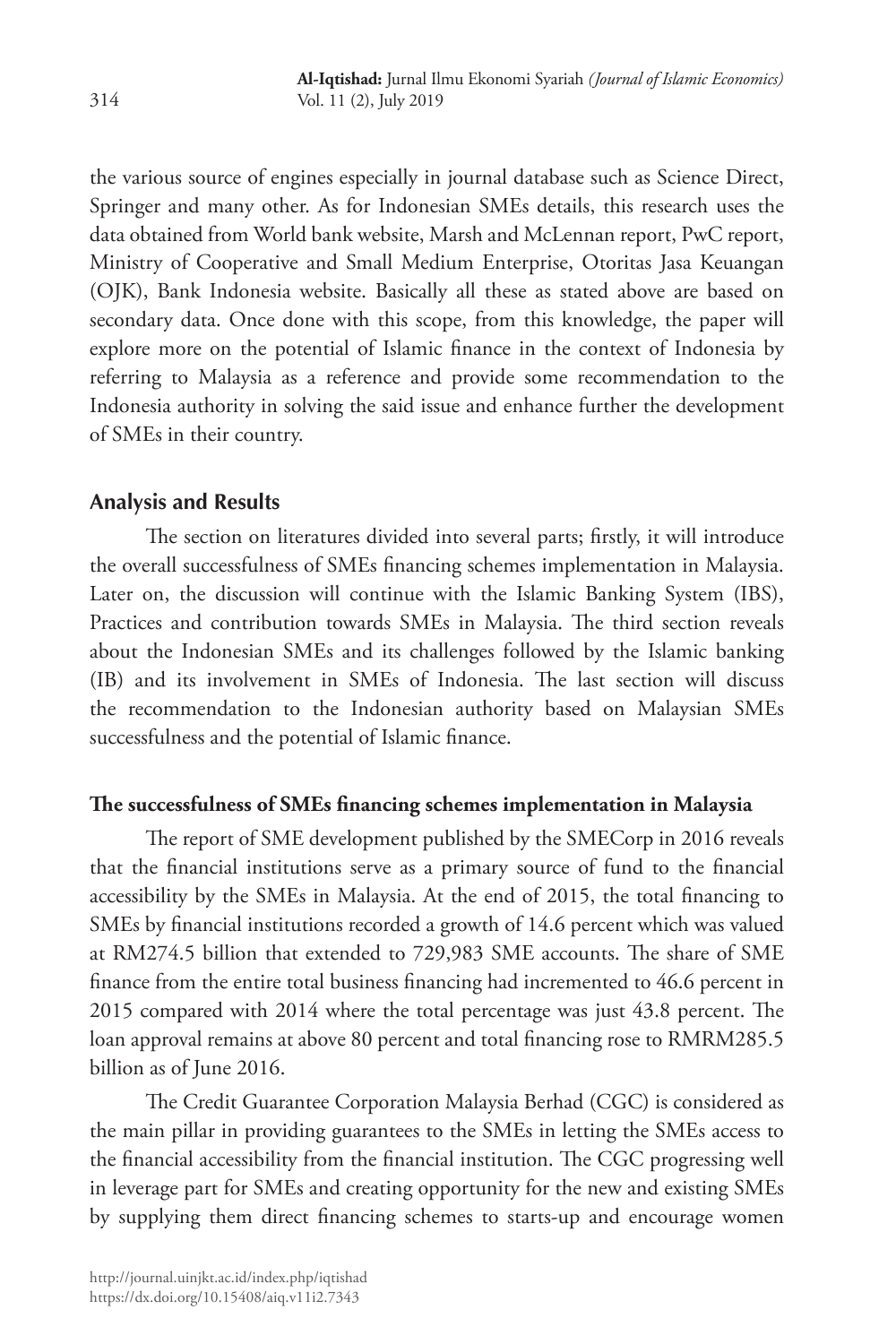entrepreneurship as well as involvement in the green technology and enterprise the intellectual property. Furthermore, the CGC is not only limited to the loan accessibility and guarantee but also provide advisory services with regard to the business development, credit information and credit rating with cooperation from Credit Bureau of Malaysian Sdn Bhd. From 1972 till 2015, CGC had provided financing to more than 437,00 businesses which were valued at RM59 billion. In 2016, this institution estimated the loan approval for about 8,650 accounts valued at RM4 billion. Case in hold, CGC has also established new ways in processing the loan and disbursement of funds such as Portfolio Guarantee (PG) where the banks are allowed to choose the customers in accordance with criteria determined and loan process application on a portfolio basis. In doing so, it enabled both CGC and the banks to speed up the approval and disbursement of loan to the SMEs.

The successfulness of CGC further continues by the establishment of two new schemes for specific groups, namely:

i) BizWanita –i

This financing scheme is designed for women entrepreneur who owned the business. The purpose of this scheme is to minimize the gaps for women entrepreneurs in terms of accessibility. Two months after the introduction which was on October 2015, CGC had approved RM10 millions of financing to 76 SMEs. The establishment of this scheme has bridge the gap between gender equality between man and women entrepreneurs effectively.

ii) Special Assistance Scheme-I (SAS –i)

Under this scheme, the entrepreneur can recover back their business loss due to the natural disaster such as floods, tsunami and earthquake. The funds then can be utilized for buying new assets, as well as for working capital. The financing scheme is based on the Murabahah concept, and the coverage is ranged from RM20,000 till RM200,000 and the tenure is 5 years. The allocated fund for this scheme by government is RM35 million.

Furthermore, in 2015, the government of Malaysia invested RM4.4 billion to accelerate the financing to the SMEs via 36 programmes. The selected programmes include:

i) Soft Loan Scheme for SME (SLSME)

This scheme is under the Ministry of International Trade and Industry (MITI) with the collaboration of Malaysian Industrial Development Finance Berhad (MIDF). This scheme specifically to help existing and new start-up companies to raise working capital, financing fixed assets, relocations of business operation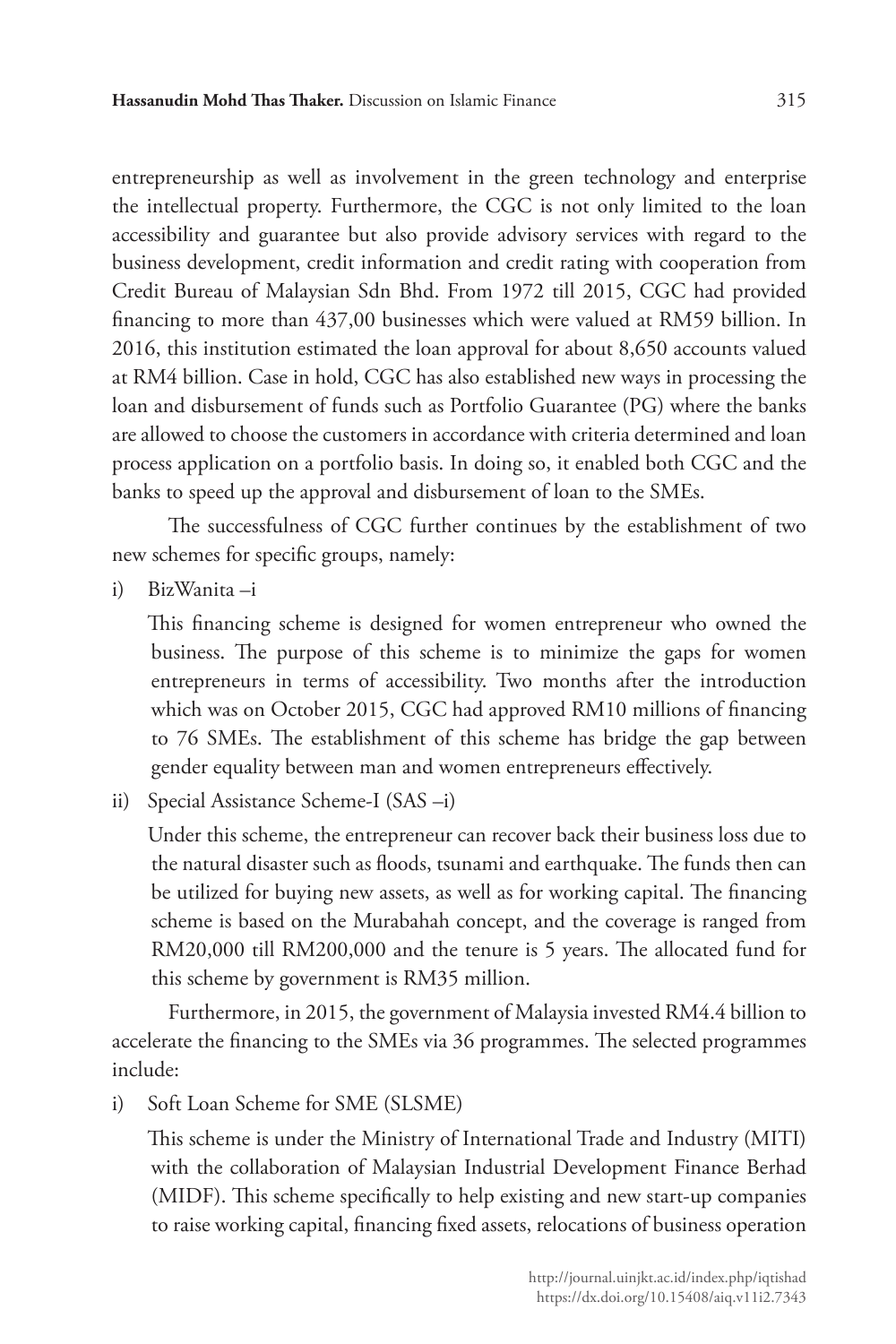and to improve SMEs competitiveness. In the year of 2015, there were RM174.5 million approved for about 187 SMEs comprises of many industries.

ii) Dana Pinjaman Perniagaan Kecil dan Sederhana (PKS)

Under this scheme, the entrepreneur benefits from various activities implemented in this scheme such as *Dana 1-SME*, *Tabung Usahawan Siswazah*, *Dana Usahawan Negeri Terengganu*, *Skim Modal Asas*, *Skim Pembiayaan Ekonomi Desa (SPED)*, *Program Usahawan Agro-Based*, and the *ASEAN Japan Development Fund*. As for the initial stage, there were 87 entrepreneurs selected for various programme under this scheme and successfully benefited from the socio-economic point of views.

iii) *Sharia* Compliant SME Financing Scheme (SSFS)

The MITI collaborated with SME Corp. Malaysia permitted discount more than RM20 million to 874 SMEs under the SSFS scheme. Under this, the government will pay 2 percent of the financing charges imposed by Islamic banks. Through the Business Accelerator Programme (BAP), SMEs is also ratified extra financing valued to RM183.2 million in the form of loan and grant for more than 879 SMEs.

iv) Dana Modal Teroka

The Ministry of Finance (MOF) together with Kumpulan Modal Perdana Sdn. Bhd has spent RM10.9 million in giving financing for venture capital especially in the electrical and electronics-related businesses (E&E). In 2015, two companies have successfully invested and developed 11 intellectual property (IPs) with 24 knowledge-based employees.

v) Program Sokongan Bahan Mentah kepada Usahawan Kayu Bumiputera

The Malaysian Timber Industry Board (MTIB) with the cooperation of the Ministry of Plantation Industries and Commodities (MPIC) able to sourcing out RM67.2 million worth of contract sales in 2015. From the RM67.2 million, RM10.2 million was allocated for programme which has benefited 62 Bumiputera entrepreneur in the timber industry.

vi) Business in Transformation (B.I.T.)

In producing new entrepreneur, Ministry of Domestic Trade, Cooperative and Consumerism (KPDNKK) established a programme called Business in Transformation (B.I.T) wherein 2015, the programme channeled RM2.3 million to 324 SME entrepreneurs which have resulted in job creation by 1, 557 new job opening.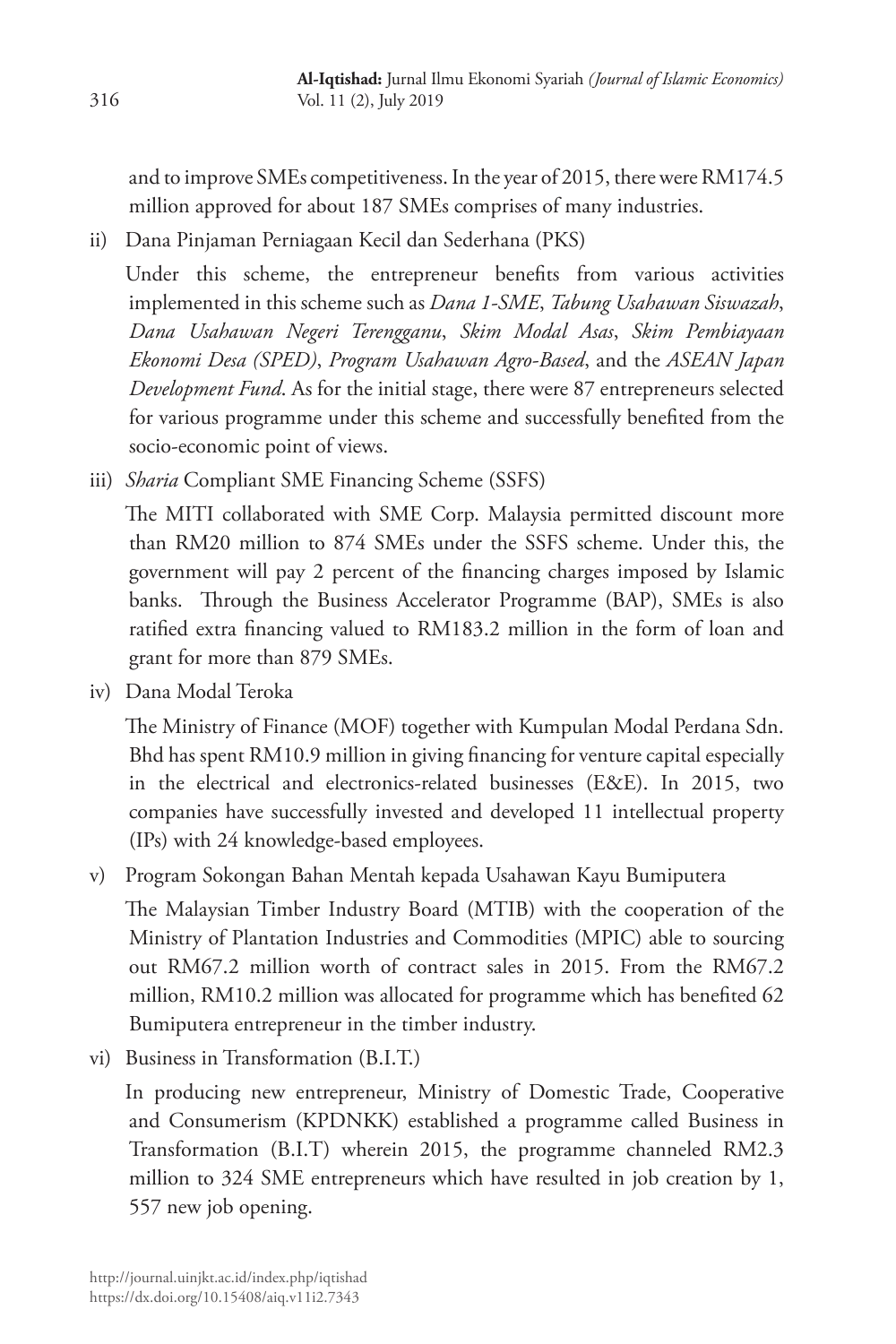# **Islamic Banking System (IBS), Practices and contribution towards SMEs in Malaysia**

By definition, IBS can be defined as a banking system that their operations and activities are strictly based on the Sharia rules and principles. From 1960, Islamic banking (IB) recorded well development and progression, although the IB still in pioneering bank compared to the conventional banking who had established more than 420 years ago. One of the unique characteristics of IB is the concept of profit and loss (PLS) scheme where the transactions are done via Mudharabah (profit – sharing) and Musharakah (joint-venture). Basically, under this scheme, all assets and liabilities of lenders are assimilated, and with this type of arrangement, Islamic banks will lend on a longer-term basis to support the projects that have higher risk higher return characteristic. Subsequently, it will promote economic growth. However, as per scholar views, they recommend profit/loss sharing scheme over other trading modes, Murabahah is preferred in this context and has been extensively used by majority of IB due to its permissibility. Furthermore, under Murabahah financing, the buy and sell activities with equal instalment is flexible and easier to understand, administer and monitor (Suzuki & Uddin, 2016).

The literature evidence by Kessler et al. (2007) mentioned that SMEs encourages entrepreneurship, and by expanding the assistance to SMEs will result in economic expansion under the landscape of IB. Dhumale and Sapcanin (1999) found that IB schemes such as *Murabahah*, *Mudharabah* and *Qardhul Hasan* are the tools that mostly suited with SME requirement. Apparently, *Qardhul Hasan*, *Murabahah* and *Ijarah* financing flexible in usage wise and easy to implement in determine the capital needs (*Qardhul Hasan),* equipment and assets *(Murabahah)*  and Leasing *(Ijarah)* for SMEs (World Bank-IDB, 2015). Undeniably, the schemes such as Mudharabah and Musharakah seem to have a higher potential in contributing significantly towards the development of SMEs as it satisfying the concept of risk-sharing. Theoretically speaking, various financial schemes can fit for various purposes but is subject to the risk-profiles of the SMEs. Case in hold, in 2003, the study by Ismail and Razak shows that 95 percent of all financing in SME are approved based on *Ijarah, Bay Bithaman Ajil*, and *Murabahah* financing schemes. This research actually looking at all the pattern of debt-equity financing for SMEs financing that taking place from 1993 to 1997. The study concluded that SMEs prefer to select debt financing instead of equity financing to set-up or expand their businesses. Manan et al. (2011) also postulate that majority of Malaysian SMEs choose debt financing like *Murabahah, Bay Bithaman Ajil* and *Ijarah* as sources of external capital.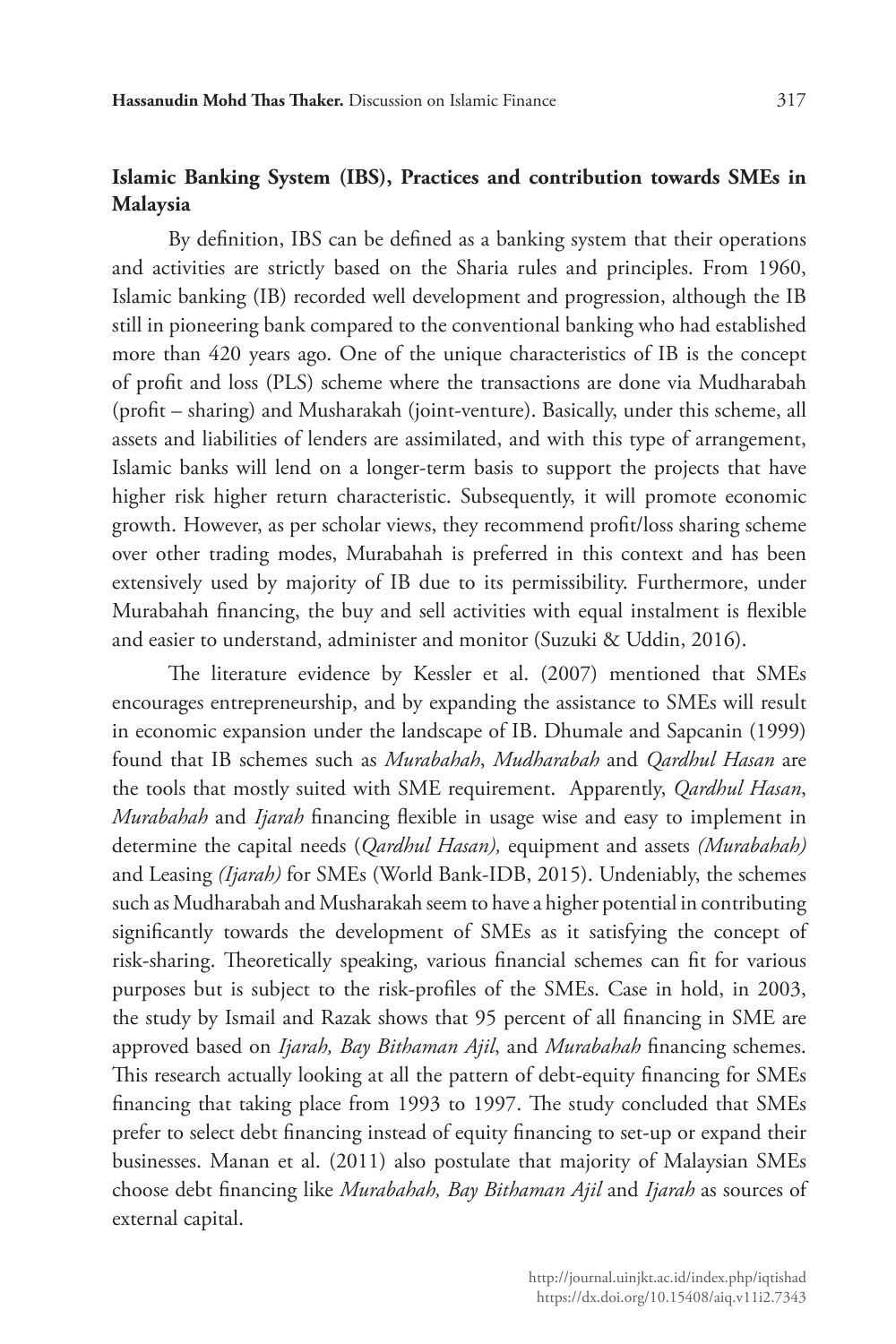Basically, the philosophical basement of Islamic finance is purely depending on economic and social development, including the part called financial inclusion which is called unbankable of the society like SMEs. The financial inclusion can be solved by Islamic finance which was based on asset-based and equity-based, thus it can serve as an alternative to conventional financing (financial exclusion). As per discussion above, it is very clear that Islamic banking incorporates the risk-sharing features and well link of credit to collateral that is ensemble for SMEs in promoting the comprehensive economic growth. In Malaysia, the assistance to allow for the best financial inclusion by the SMEs is channeled via two main types of financing which are based on Islamic way, namely (i) asset-based and (ii) equity-based. With this approach, the financing issue, especially for the SME, is tackled in an appropriate way. Under the asset-based, Islamic finance will ensure the transaction is fulfilling the requirement of real economic activity with thorough close to financial linkage to the financial asset. In contrast, equity-based financing is a profit and loss sharing between financial providers and entrepreneurs for their interest business at initial stage. This is suitable for SMEs who needs equity financing for their ventures or businesses.

Figure 1. Financing Availability for SMEs under Islamic Financing



Notes: This figure shows the availability of financing under Islamic financing for SMEs in Malaysia. It is divided into two categories, namely, (i) asset-based financing and (iii) equity-based financing.

The existence of these type of financing to the SMEs and consistent with the *Sharia* principle have been recognized by various parties, especially policymakers in many countries. The OIC, Organization of Islamic Cooperation placed high importance to the development SMEs and developed various policies to further enhance the development of SMEs through active usage of Islamic financial product which is more linked to the real economic activity. In doing so, it allowed SMEs in member countries to tap into rapidly growing pool of *Sharia*-compliant funds.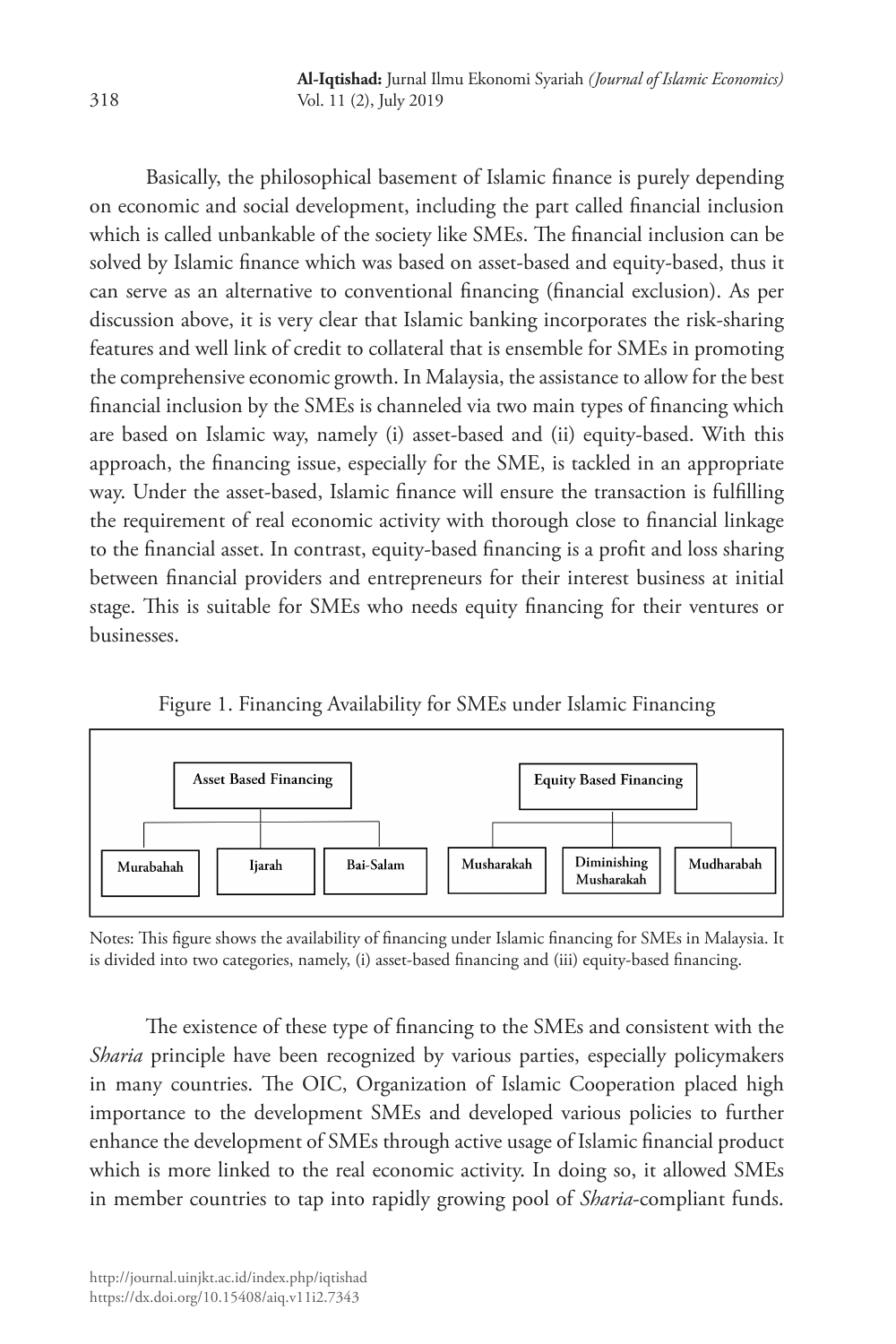Undeniably, the role of General Council for Islamic Banks and Financial Institutions together with the Islamic Development Bank (IDB) keeps researching and introduce various innovative financing that can accelerate the growth of SMEs in worldwide and promoting the role of Islamic finance in social finance aspect.

Further explanation of the availability of Islamic SMEs financing in Malaysia, which are based on asset-based and equity-based are given in table 4:

| <b>Islamic Asset</b><br>– Based<br>Financing | Description                                                                                                                                                                                                                                                                                                                                                                                                                                                                    | <b>Advantages for SMEs</b>                                                                                                                                                                                                                                                                                                       | Practiced by Islamic<br><b>Banks</b><br>(Selected Banks), in<br>Malaysia                                                                        |
|----------------------------------------------|--------------------------------------------------------------------------------------------------------------------------------------------------------------------------------------------------------------------------------------------------------------------------------------------------------------------------------------------------------------------------------------------------------------------------------------------------------------------------------|----------------------------------------------------------------------------------------------------------------------------------------------------------------------------------------------------------------------------------------------------------------------------------------------------------------------------------|-------------------------------------------------------------------------------------------------------------------------------------------------|
| Murabahah                                    | This financing is an<br>agreement between<br>financial providers<br>and clients where the<br>financial provider buys<br>the assets as per client<br>requirement and then<br>sell them to the client as<br>cost-plus mark-up. It is<br>usually paid in monthly<br>installment.                                                                                                                                                                                                  | ٠<br>The financing usually<br>fixed during the<br>financing period.<br>The client will know<br>п.<br>all the details related<br>to the price and<br>mark up and highly<br>transparent.<br>Suitable for short-term<br>financing.<br>The management<br>ш<br>of SMEs remain<br>independent<br>Not much issue on<br>٠<br>collateral. | HSBC Amanah<br><b>SME</b> banks<br>Maybank Islamic<br>Kuwait Finance<br>House (KFH)<br>OCBC Al-Amin                                             |
| Ijarah                                       | This is a transaction that<br>dealings with leasing<br>based activities. Under<br>this, one party leases an<br>asset to be utilized by<br>a client for agreed time<br>period, and appropriate<br>fees need to be paid by<br>client. Other types of<br>Ijarah would be Ijarah<br>Wa Iqtina where the<br>financier leases assets to<br>clients for specified rental<br>charges, while only one<br>of the parties buys or sells<br>the assets at the terminal<br>period of lease. | Allowing financing,<br>although with lesser<br>collateral and credit<br>history. This is because<br>the lessor can retain<br>back the lease assets in<br>the case of default.<br>This financing is<br>п.<br>suitable for SMEs for<br>the medium and long<br>term period.<br>Not much<br>documentation<br>processes involved.     | <b>SME</b> Bank<br>Bank Islam<br>Malaysia Berhad,<br>Al- Ansar SME<br>Financing<br>Maybank Islamic<br>д<br>OCBC Al-Amin<br><b>Bank Muamalat</b> |

Table 4. Summary of Islamic SMEs Financing in Malaysia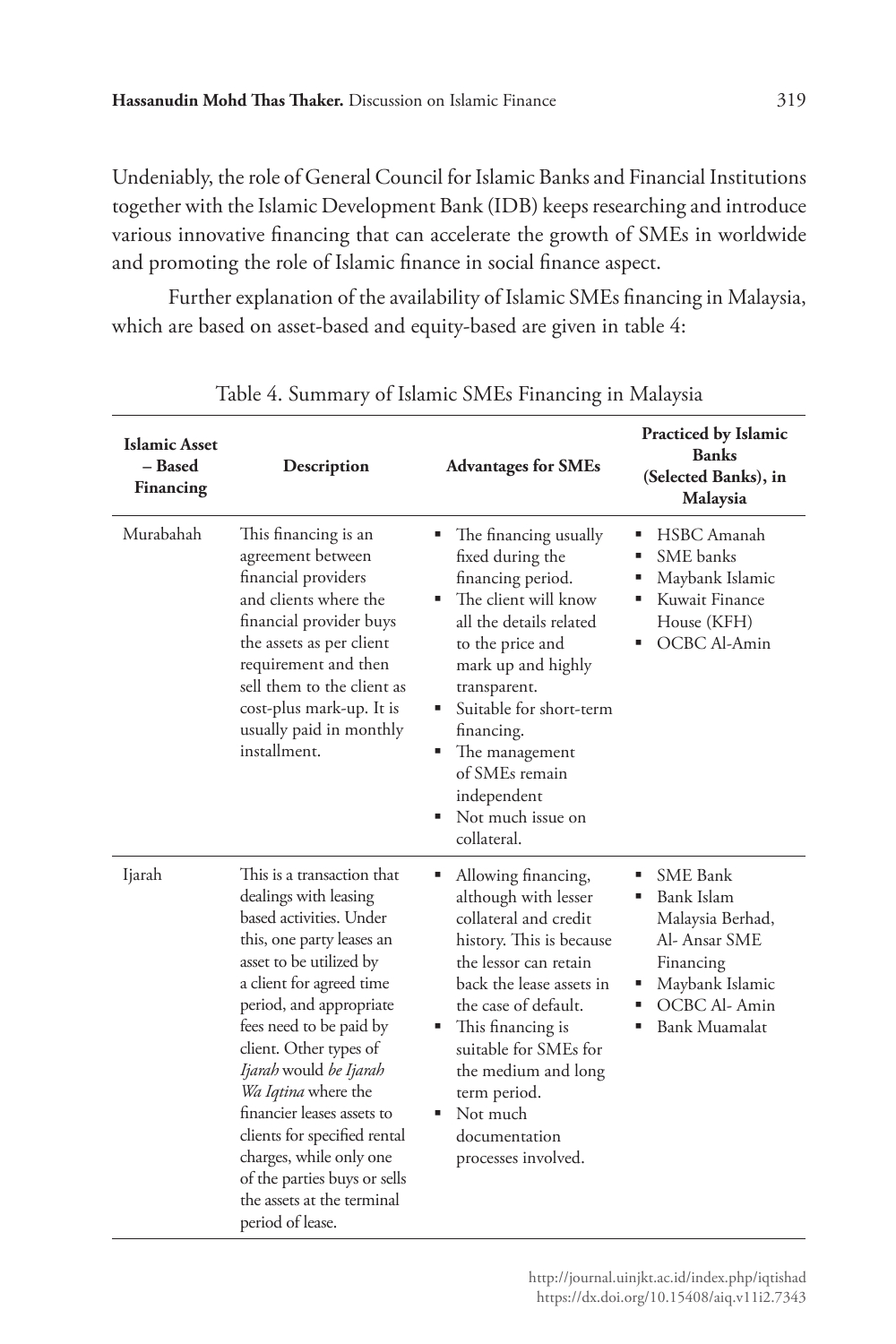| Bai- Salam                                      | This is a forward sale<br>contract where the<br>advance payment is paid<br>for commodities which<br>going to be delivered<br>in the future date. This<br>is especially for the<br>agricultural product.<br>Basically the Salam<br>contract can be used<br>to financing working<br>capital for SMEs.                                                                                                    | Provide working<br>capital financing,<br>which is based on<br><i>Sharia</i> complaint.<br>Usually benefits to<br>those SMEs involved<br>in agricultural<br>business.<br>Preferably useful for<br>short-term financing.                                                                                   | <b>SME</b> Bank<br><b>Bank Muamalat</b>                                                                                                    |
|-------------------------------------------------|--------------------------------------------------------------------------------------------------------------------------------------------------------------------------------------------------------------------------------------------------------------------------------------------------------------------------------------------------------------------------------------------------------|----------------------------------------------------------------------------------------------------------------------------------------------------------------------------------------------------------------------------------------------------------------------------------------------------------|--------------------------------------------------------------------------------------------------------------------------------------------|
| Islamic<br>Equity-<br><b>Based</b><br>Financing | Description                                                                                                                                                                                                                                                                                                                                                                                            | <b>Advantages for SMEs</b>                                                                                                                                                                                                                                                                               | <b>Practiced by Islamic</b><br><b>Banks</b><br>(Selected Banks) in<br>Malaysia                                                             |
| Musharakah                                      | In this financing, the<br>partnership agreement<br>made by two or more<br>than two parties where<br>all involved parties will<br>supply the capital to a<br>joint venture to share<br>its profit or losses. The<br>profit is distributed<br>among parties based<br>on agreed proportion<br>and ratio. However, the<br>losses must be borne by<br>parties with respect to<br>their capital contribution | ٠<br><i>Sharia</i> -compliant as<br>it is purely based on<br>profit and loss sharing.<br>Possibility to obtain<br>٠<br>a higher percentage<br>of profit than<br>entrepreneur capital<br>contribution.<br>SMEs who are looking<br>٠<br>for long – term<br>financing may go for<br>this type of financing. | SME banks<br>٠<br>٠<br>Bank Islam<br>Malaysia Berhad<br>HSBC Amanah<br>٠<br>Kuwait Finance<br>House (KFH)<br><b>Bank Muamalat</b>          |
| Diminishing<br>Musharakah                       | This type of financing is<br>a contract or agreement<br>where the entrepreneur<br>agreed to buy the share<br>of investment of other<br>partners over time until<br>the entrepreneur owns<br>100% of the venture.                                                                                                                                                                                       | ٠<br>The profit and loss<br>sharing is based on<br>market rate.<br>Possibility of retaining<br>the SMEs or for the<br>start-up businesses<br>over long –run.<br>The advantage in<br>٠<br>terms of bridge the<br>gaps of financing, not<br>giving up equity over<br>medium to long term.                  | Al-Huda CIBE<br>٠<br>Affin Islamic Bank<br>Bank Islam<br>٠<br>Malaysia Berhad<br>Kuwait Finance<br>٠<br>House(KFH)<br>CIMB Islamic<br>Bank |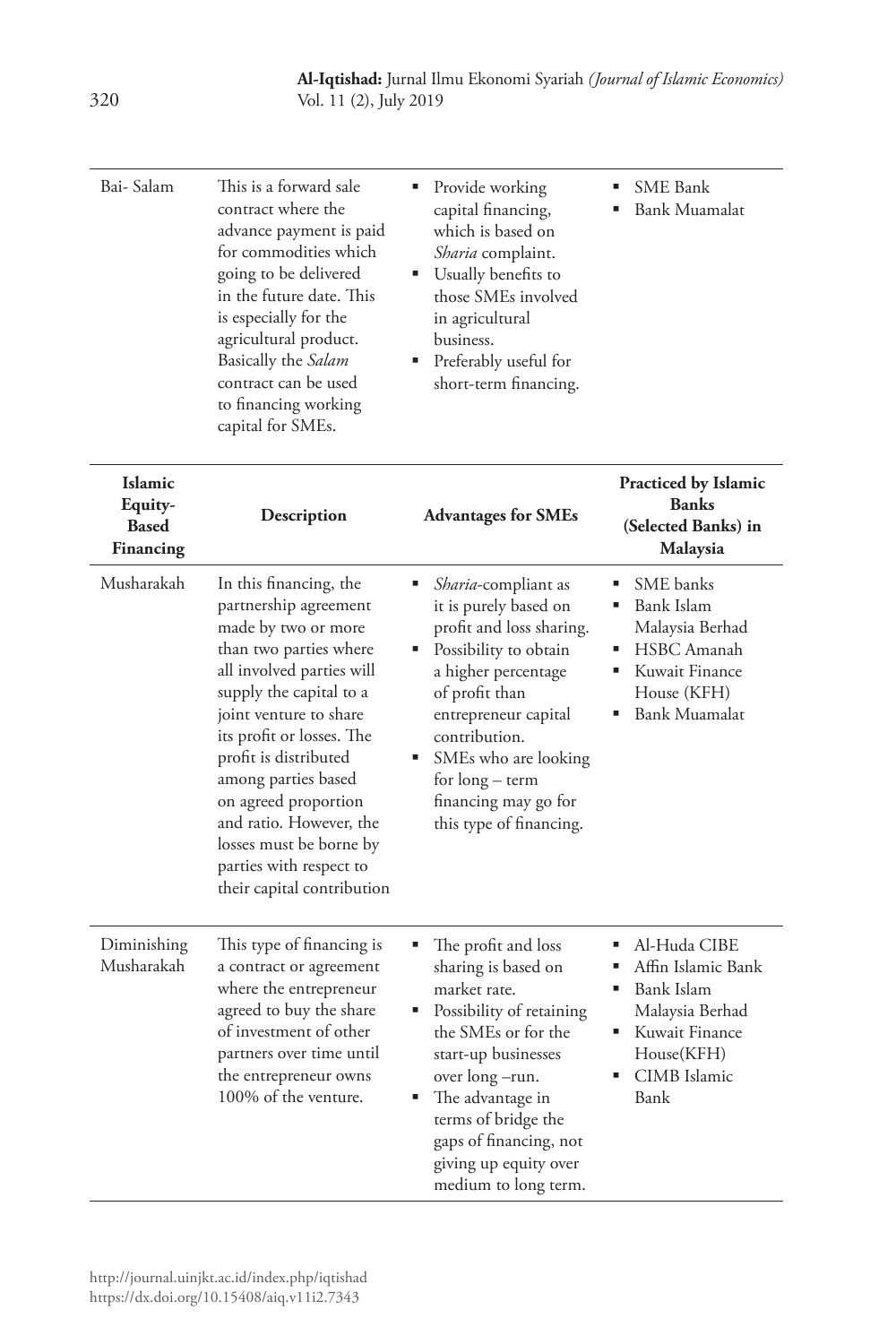| Mudārabah | The partnership<br>agreement between<br>the supplier of fund<br>and an entrepreneur<br>who is acting as a fund<br>manager. In the case of<br>profit, the distribution<br>of profit will be<br>taking place as agreed.<br>However, if its loss,<br>it is borne by capital<br>provider. | н. | ■ Based on profit<br>sharing only.<br>• There is no need to<br>contribute fund to the<br>venture.<br>• Possibility to bargain<br>the profit distribution<br>ratio.<br>Suitable for long –<br>term SMEs financing. |  | • CIMB Islamic<br>Bank<br>$\blacksquare$ RHB Islamic<br>• SME Banks<br>■ Kuwait Finance<br>House(KFH) |
|-----------|---------------------------------------------------------------------------------------------------------------------------------------------------------------------------------------------------------------------------------------------------------------------------------------|----|-------------------------------------------------------------------------------------------------------------------------------------------------------------------------------------------------------------------|--|-------------------------------------------------------------------------------------------------------|
|-----------|---------------------------------------------------------------------------------------------------------------------------------------------------------------------------------------------------------------------------------------------------------------------------------------|----|-------------------------------------------------------------------------------------------------------------------------------------------------------------------------------------------------------------------|--|-------------------------------------------------------------------------------------------------------|

Notes: This table shows the Islamic finance that is available to the Malaysian SMEs. There are two categories, namely, (i) asset-based financing and (ii) equity-based financing.

# **Indonesian SMEs and its challenges**

The role of SMEs and entrepreneurs in Indonesia undeniably important in boosting up the growth of the Indonesian economy. Looking at the fact given by Bellefleur in the USAID report in 2012, SMEs occupied almost 99 percent in economic sectors in Indonesian market and involved labor participation almost 95 percent. In terms of GDP contribution, the SMEs is account for 57 percent, but unfortunately it represents only 0.24 percent of the population from the entire population in Indonesia. As for definition and categories of SME, the below table provide an overview of it.

| Categories      | Description                                                                                                             |
|-----------------|-------------------------------------------------------------------------------------------------------------------------|
| Micro Industry  | Net assets more than IDR50,000,000<br>Net sales revenue of IDR300,000,000                                               |
| Small Industry  | Net assets more than IDR50,000,000 to IDR500,000,000<br>Net sales revenue of IDR300,000,000 to IDR2,500,000,000         |
| Medium Industry | Net assets more than IDR500,000,000 to IDR100,000,000,000<br>Net sales revenue of IDR2,500,000,000 to IDR50,000,000,000 |

|  | Table 5. Categories of SMEs in Indonesia |  |  |  |
|--|------------------------------------------|--|--|--|
|--|------------------------------------------|--|--|--|

Notes: This table shows the definition of SME in the context of Indonesian and its classifications. There are three categories includes micro-industry, small industry and medium industry.

According to the statistics shown by Ministry of Cooperatives and SMEs in 2012 at Indonesia, the SMEs participation rate has spread to various industry consists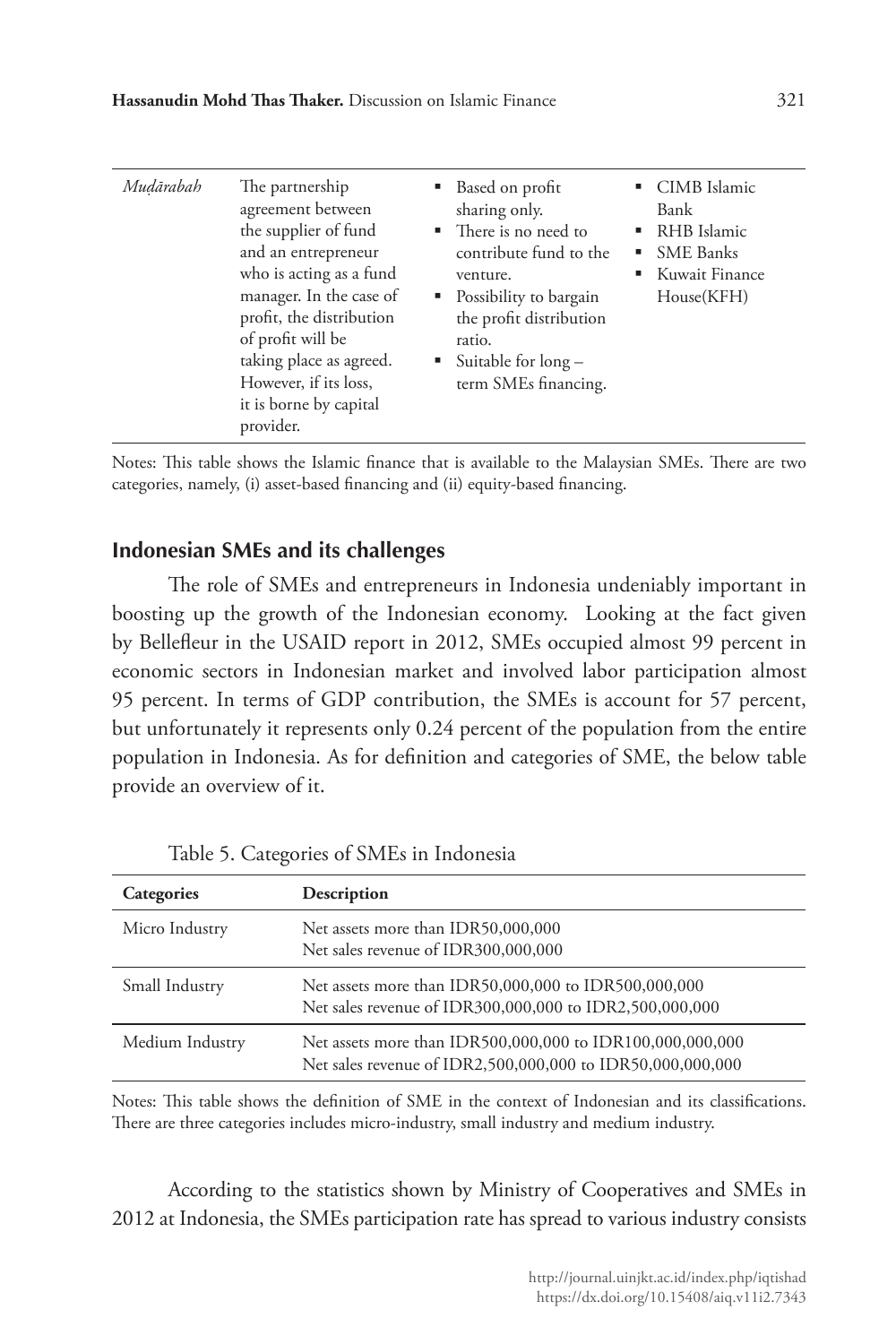of agriculture, mining, livestock, electricity, construction trading, hoteling, real estate and many others. Not only that, as evidenced in the literature, SMEs in Indonesia have robust impact on the next export of Indonesia. According to Nugroho (2012), the contribution of SMEs export equivalent to 15.81 percent of total net export in 2010 to 2012, among the popular export area are handicraft, fashion and accessories, furniture, food and beverages and finally beauty product. Due to diversity in terms of businesses, the SMEs plays an important role in regional development as well, particularly in rural territorial. The performance of SMEs compared with corporates seem relatively low in terms of contribution to the GDP. There are 5,000 corporates involved in businesses with the percentage of contribution about 38 percent to the GDP compared with 700,000 SMEs altogether involved in various businesses but only contributes 22 percent to the Indonesian GDP. The details of employees and outputs in Indonesian enterprises in 2013 are disclosed in Figure 2 below:



Figure 2. Enterprises, Employees and GDP of Indonesia

Notes: This figure reveals the details of the number of enterprises, employees and its contribution to the Indonesian GDP.

The development and growth of SMEs in Indonesia can be classified into four parts as per illustrated by Nugroho (2012), namely:

- i) Firstly, the flexibility involves to SMEs where the SMEs become a subcontractor to the larger firms and obtain their own market to survive. Given such flexibility it allowed the SMEs to maintain the business and survive although the economic crisis occurred.
- ii) Looking at SME growth, it depends on the maturity stages of the SMEs. Usually the SMEs in early stages, the starting point would be like household industries and later become manufacturers in coming stages.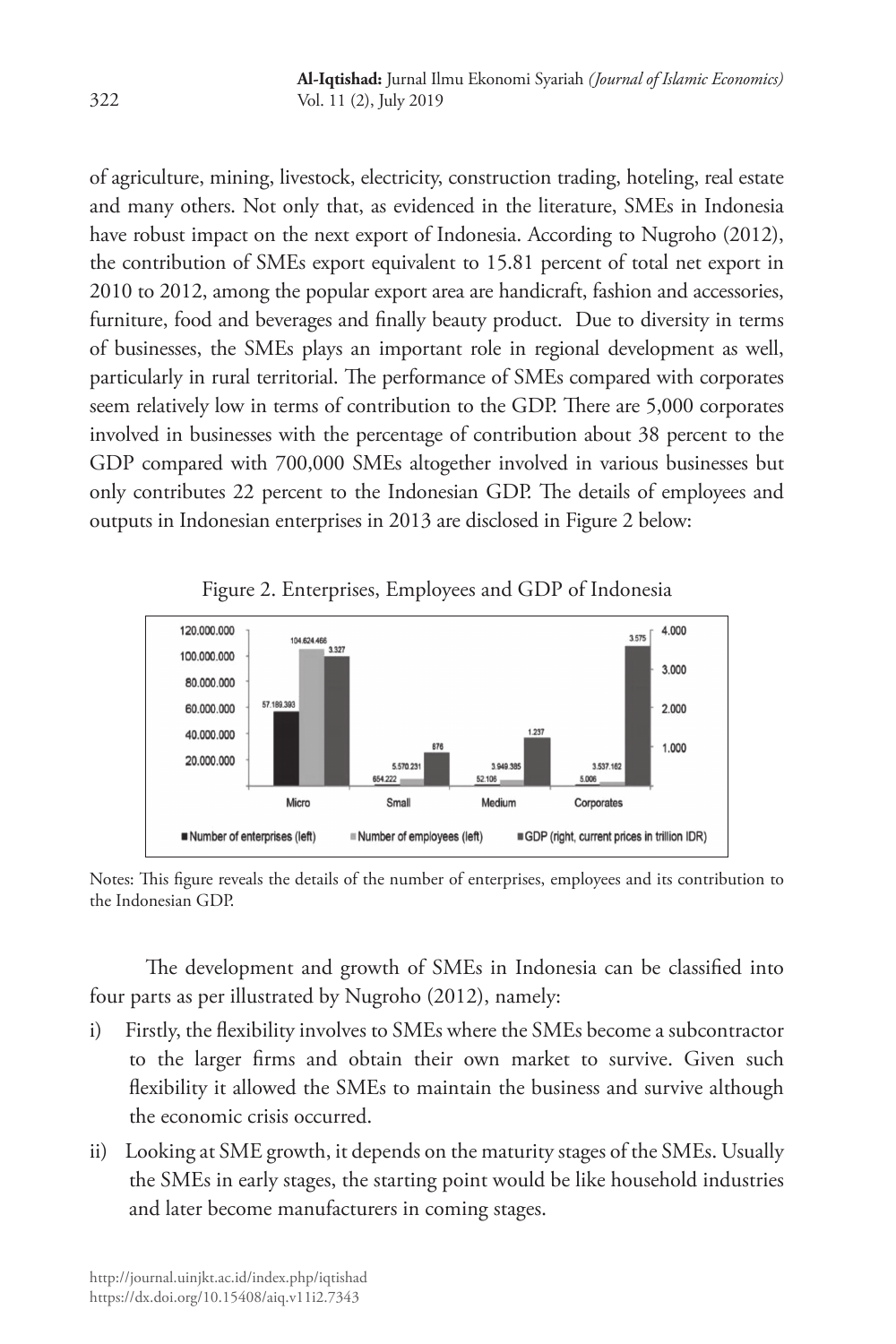- iii) The increase in income for individuals have created new market for SMEs as the customer demand pattern encounter the shift in paradigm to more sophisticated and innovative product. With this transformation, the growth level of SMEs is also expanding and allow for competition among the SMEs which subsequently lead to further innovation and enhancement in terms of product offerings.
- iv) Finally, the growth of SMEs in urban areas is comparatively faster than in rural areas. This perhaps due to the fact wherein the urban areas, the population density is higher that lead to greater demand for the product offered compared to those who are in the rural areas. In terms of business accessibility, the SMEs in urban are dominant because of rapid development that takes place in urban areas.

Based on a report published by Marsh and McLennan (2015) reported that Indonesia has abnormally higher microenterprise segment compared other emerging markets but smaller in terms of SMEs. The finding by Marsh and McLennan disclosed that in Indonesia there are 358 microenterprises but only 4.4 SMEs per 1000 adults. In comparison with Malaysia, which has less microenterprise but more SMEs than Indonesia. It means only 1 percent of Indonesia microenterprises able to grow consistently to maintain the SME size at any stage. More than 90 percent of these enterprises have limited capacity for accessing financial support. In one of research conducted by Marsh and McLennan postulate that 44 percent of microenterprise is located in rural Indonesia, do not have full loan accessibility. From those unable to get financing, 35 percent indicated that they need fund but no accessibility while another 30 percent said will borrow the fund in nearest future.



Figure 3. Comparison of No. of Micro and SMEs Per 1,000 Adult Population Across Emerging Asian Countries in 2014

Notes: This figure shows the statistics on the No. of Micro and SMEs Per 1,000 Adult Population Across Emerging Asian Countries in 2014. The data were obtained from the World Bank website for the year 2014.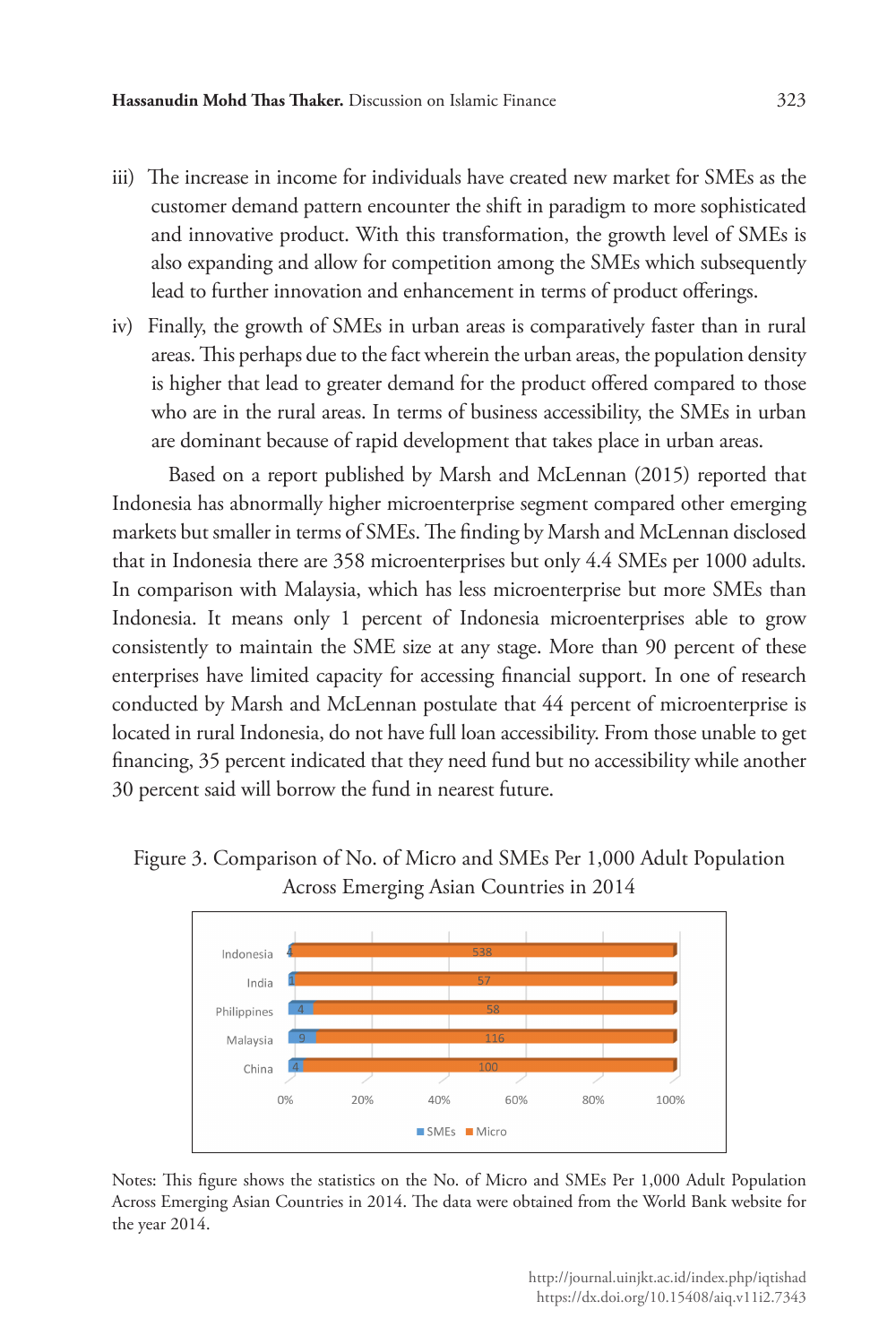As common in many developing countries, Indonesian is in trouble as well when it comes to SMEs development. The problem of "missing middle" has haunted the progression of SMEs as majority of banks in Indonesian need to focused and fulfill the need from smallest and largest businesses. The financial institutions tend to help the well-established and larger firms compared to those who are newly entering into the market. In other words, the banks become too selective when providing financing to the businesses. Due to this issue, the SMEs are far behind in terms of its development and productivity. With this issue, apparently, the SMEs in Indonesia are continuing to grow at faster pace, and there is always a positive outlook where the SMEs will be a significant contributor to the economic progress in the coming years. Not only that, the Indonesian government also has implemented various strategies for making sure the SMEs able to access finance easily. Such policy like low tax rate (12 percent) for the SMEs that achieve gross income less than IDR4.8billion. This tax rate seems to be comparatively less with other ASEAN countries (on average 15 percent).

Furthermore, the Indonesian government was also providing funding to SMEs with low-interest rate for low-risk profiles of SME to further accelerate the development of SME. Most recently, the government introduced few measures to soften the financial burden such the annual interest rates for subsidized people's business credit (KUR) minimized to 9 percent from 22 percent before. The President of Indonesia, Jokowi Widodo has promised to lower down to 7 percent by end of 2017. Together with this, banks are on track as well in helping the progression of SMEs, for instance, Bank Rakyat Indonesia (BRI) has allocated largest fund for microentrepreneur, IDR202.58 trillion and this fund will grow 15 percent from 2015 onwards. Case in hold, UOB Indonesia, has shown interest to launched five new SMEs in Jakarta, Semarang, Central Jawa, Surabaya and East Java by the end of 2017.

Although various policies are implemented, the growth of SMEs not up to standard. The report published by the Price Water Cooper House (PwC) in 2017 revealed that expected lending growth for SMEs is just 12 percent compared with other lending and it is relatively less. See the figure below for more information.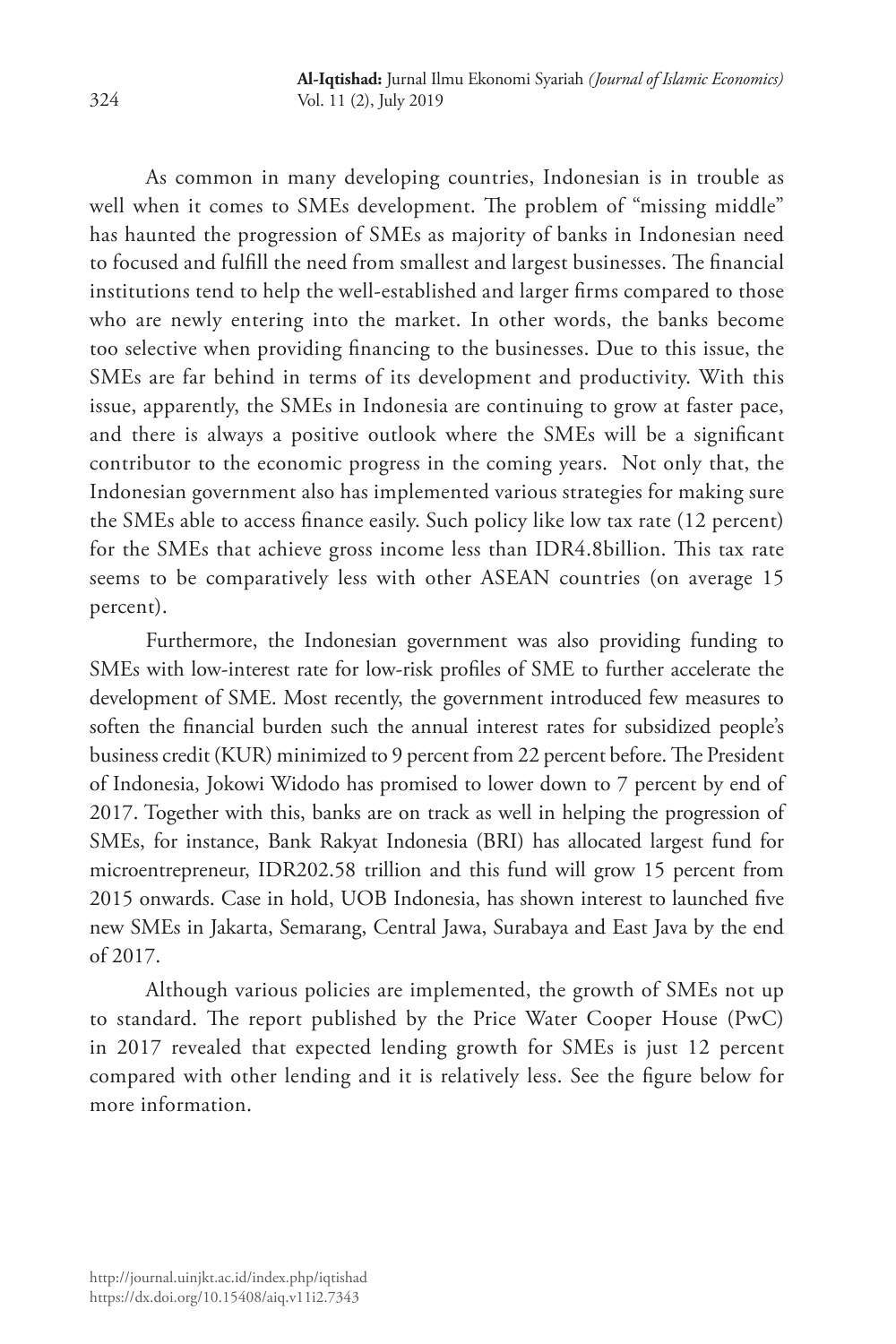

Figure 4. Estimated Growth for Focus Lending in 2017

Notes: This figure shows the expected growth in the various lending offer by banks in Indonesia for the year 2017.

The lower growth in microfinancing lending is due to the fact where the credit risk and Non-Performing Loan (NPL) have become one of the big challenges to the growth of lending in 2017. As per the report, majority of banks in Indonesia have viewed that the credit risk and NPL is one of the major obstacles why they cannot give financing to SMEs in Indonesia. Due to higher rate for these two elements, banks have to tighten their credit requirements especially to the mortgage financing and SMEs which usually required higher level of collateral. As reported in Figure 5, the credit risk influences the loan growth by 94 percent followed by margin pressure (75 percent), weak demand (30 percent), liquidity (24 percent), regulations (10 percent) and sales (8 percent).

Based on the survey conducted by Ministry of Cooperative and Small Medium Enterprises 2013, only 18 percent of SMEs have access to the financing offered by financial institutions and remaining 82 percent are depending on the internal financing such as their own saving, family members and many others. The banks have make sure the parties requested for funding need to 65 percent of collateral to support the lending and higher lending rates. From the bank perspective, the issue of asymmetric information haunted them since many SMEs are not disclosing accurate information. Thus banks treat the SMEs still under riskiest financing category. Therefore, the bank imposed higher rate and strict rules and regulations. This view is also consistent with the Amianti and Wirayani (2016), they argued that the lack of financing has led to reduction in young entrepreneur to involve in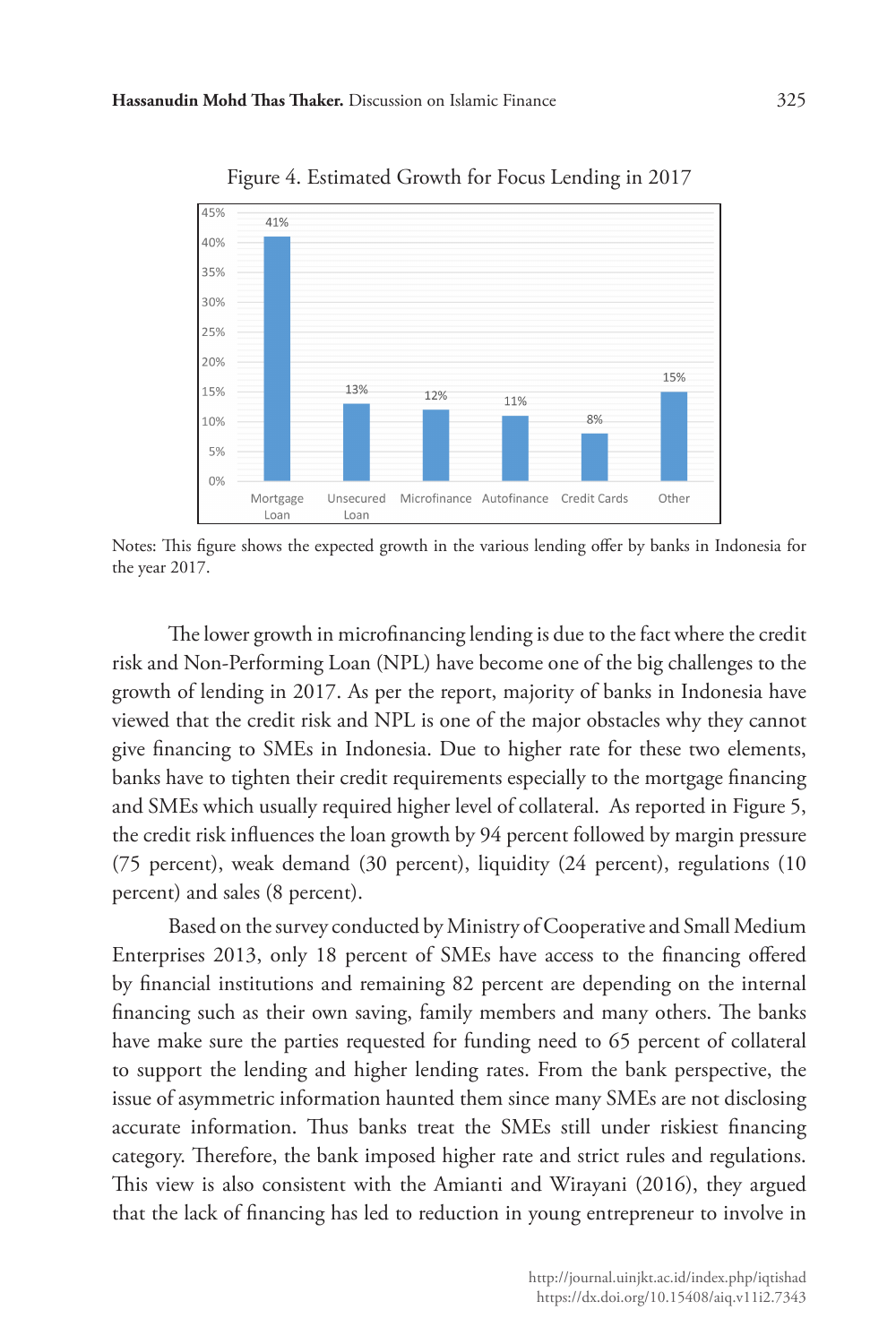business because they find difficulties in start-ups their business. Moreover, given this issue, although there are some entrepreneurs in the line of SMEs, they involve in consumer industry as it required less capital for a start-up the business instead of involving in heavy industry like manufacturing and metal.



Figure 5. Factor influencing the loan growth in 2017 in Indonesia

Notes: This figure reveals the information on the challenges facing loan growth in the year 2017 in Indonesia

As per Urata (2000) argument, the problems facing the Indonesian SMEs are consisting of two categories, namely (i) financial problem and (ii) non-financial problem. More emphasis is given to the financial problem as it is the biggest challenges to Indonesian SMEs, whereas the non-financial problems are very common and rarely occurs in SMEs such as organizational management. According to the author, the financial problem is consists of (1) lack of agreement between fund provider and SMEs, and it is not really transparent, (2) there is no efficient way in managing SMEs funding, (iii) involve high transaction costs subsequently caused the use of longer time period in approving funding, (iv) inaccessible to fund as unawareness about the existence of funding, and obviously the high-interest rate which have burdened the poor entrepreneurs as they are in pioneering stage in SMEs business and uncertain about the business success.

On the other hand, Mac Eachern and Suyudi (2014) argued that the problem of financial accessibility by Indonesian SMEs seem to follow the Pecking Order Hypothesis. In other words, the majority of Indonesian SMEs are utilizing and giving priority to the usage of internal funds rather than external funds. This is because, by utilizing the internal, the cost would be lower compared with external funds where need to fulfil many formalities. In addition, the author also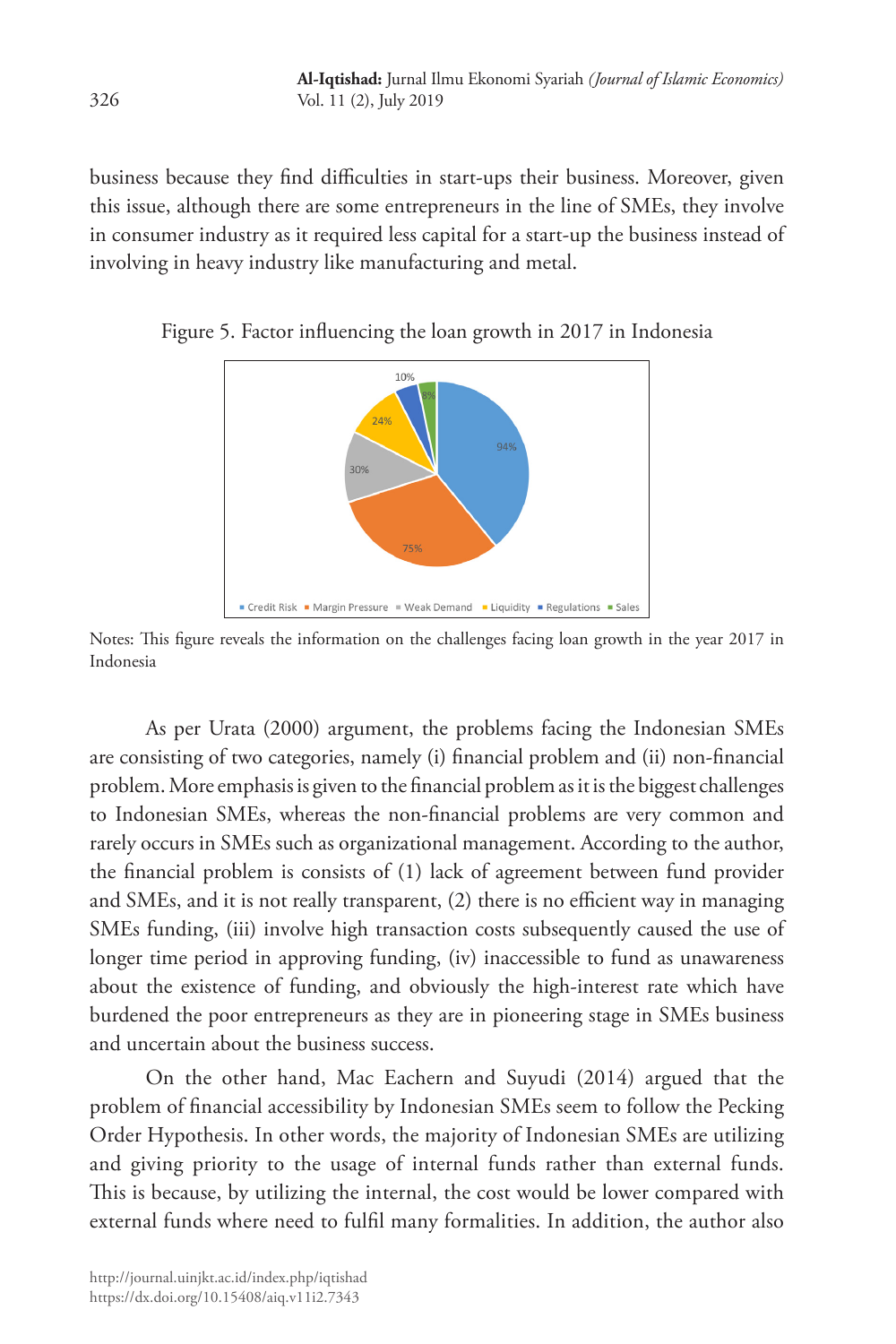argued that the terms and conditions, size of the loan, and duration also cause the problem for SMEs' in accessing the financial facility. This issue is very common and used to face by smaller firms, for example, duration factor where the smaller firm expose to higher rejection on financial assistance because unable to fulfil banker requirements in terms of duration of loan. In addition, smaller firms have also needed to pay higher interest rate charges and expose them into the possibility of default risk.

Indeed, the macroeconomic policies implemented by the Indonesian government also have influenced the availability of loanable funds in financial market. Since the government is running with budget deficit, it means that the withdrawal from domestic saving to support the operational costs and investment costs have led the market with limited number of loanable fund which subsequently causes financial institutions to limits their borrowing and lending activities. In 2014, Indonesia attained 2.25 percent budget deficit of gross domestic product (GDP), comparatively higher than the government target of 1.4 percent. This problem will cause a barrier to the SMEs in accessing the financial assistance Shinozaki (2012).

Apart from financial constraints, the Indonesian SMEs is also facing the problem of such: (i) too much of procedures in applying for funding, (ii) high collateral requirement, (iii) lack of information, (iv) not extra business to support, (v) network, (vi) lack of knowledge, (vii) do not fit with business and (viii) others. Although the existing literature has highlighted this issue of financial accessibility, they pay less attention to offer other viable alternative solution in solving the financial accessibility problem rather than just relying on government policies. Hence, with this gap and motivation, the present study has taken a step ahead in exploring the potential of Islamic finance to support the financial accessibility of SMEs in the context of Indonesia.

#### **Islamic banking (IB) and its involvement in SMEs of Indonesia**

The development of Islamic banking (IB) in Indonesia mainly driven society factor or bottom-up in order to meet the needs of society with main priority is focus on the real sector. In contrast compared with Malaysia, the development of IB is more zoom in into financial sector and obtained full support from the government thus, it is called as a government-driven which lead the successful of IB. The number of players involved in Islamic financial industry is also slowly grown since year 2011. Figure 6 below reveals the statistics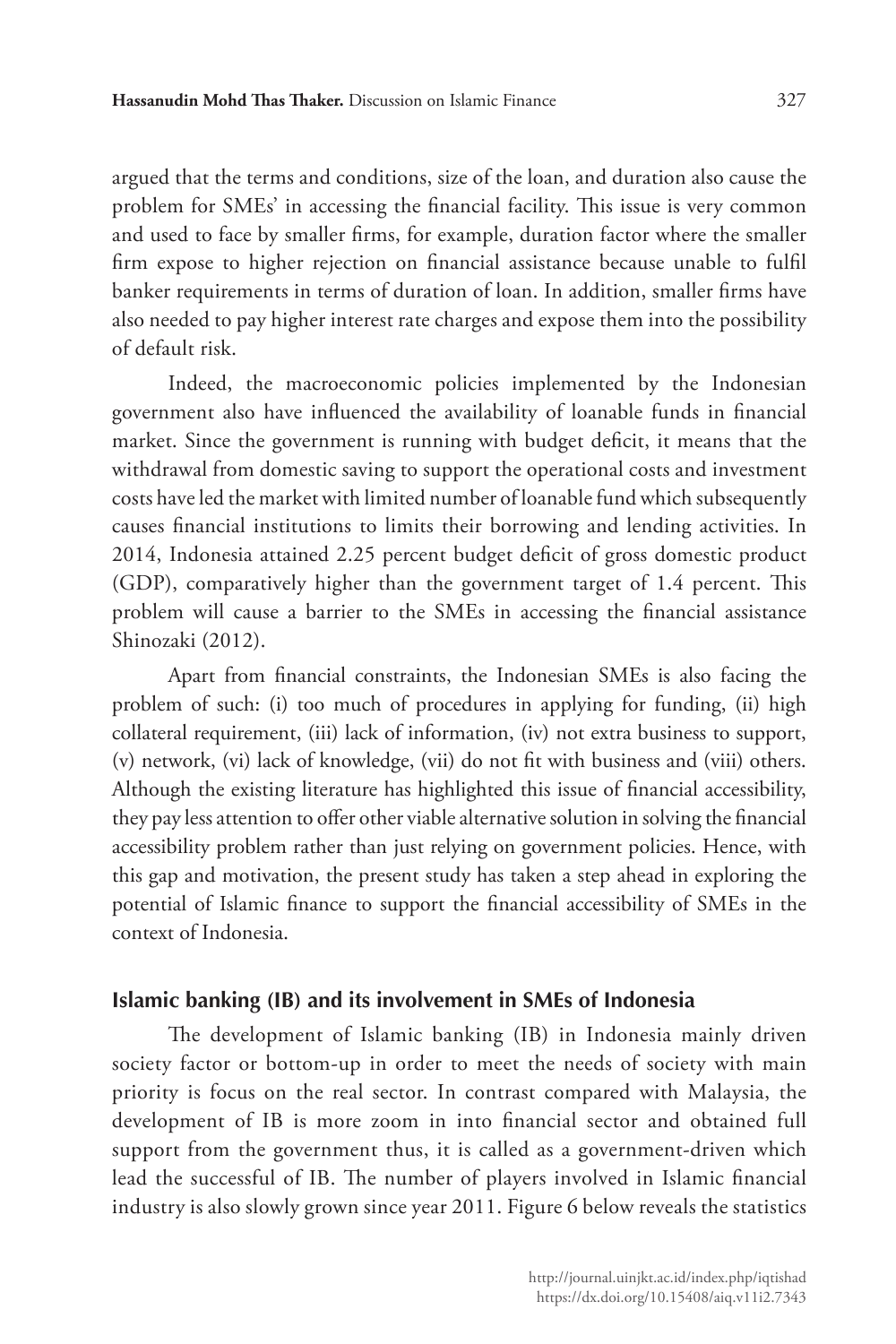on number of players involved in the Islamic finance industry. It is based on non – bank financial institutions. Basically looking the figures given by Otoritas Jasa Keuangan, OJK (2016), it can noted that the Takaful and Islamic financial industries shows increasing pattern in terms of number of players. The other elements such as *Sharia* Venture Capital industry, *Sharia* Specialized industry and *Sharia* Microfinance (where SMEs involved as well) recorded lower number of players. In Figure 6, the number of players involved in Islamic banking financial institutions are showing increasing pattern, comprises of Islamic commercial banks, Islamic banking unit and Islamic rural banks.

In term total assets, Islamic banking recorded positive CAGR (24.9 percent) from year 2011 until 2016 as compared with conventional banks (14.9 percent). In terms of financing, the growth in Islamic banks is 25.6 percent whereas the conventional banks' percentage is just 17.8 percent (OJK Report, 2016). Based on these two statistics, it can be concluded the acceptance for Islamic banking in Indonesia is slowly in –line with conventional counterparts. Majority of financing in IB, are taking place at commercial businesses instead of SMEs (Huda, 2012).





Notes: This figure shows the statistics on the number of the player involved in the Islamic Non-Financial Institutions in Indonesia. The statistics are obtained from the OJK data terminals, and it is from year 2011 till 2016Q1.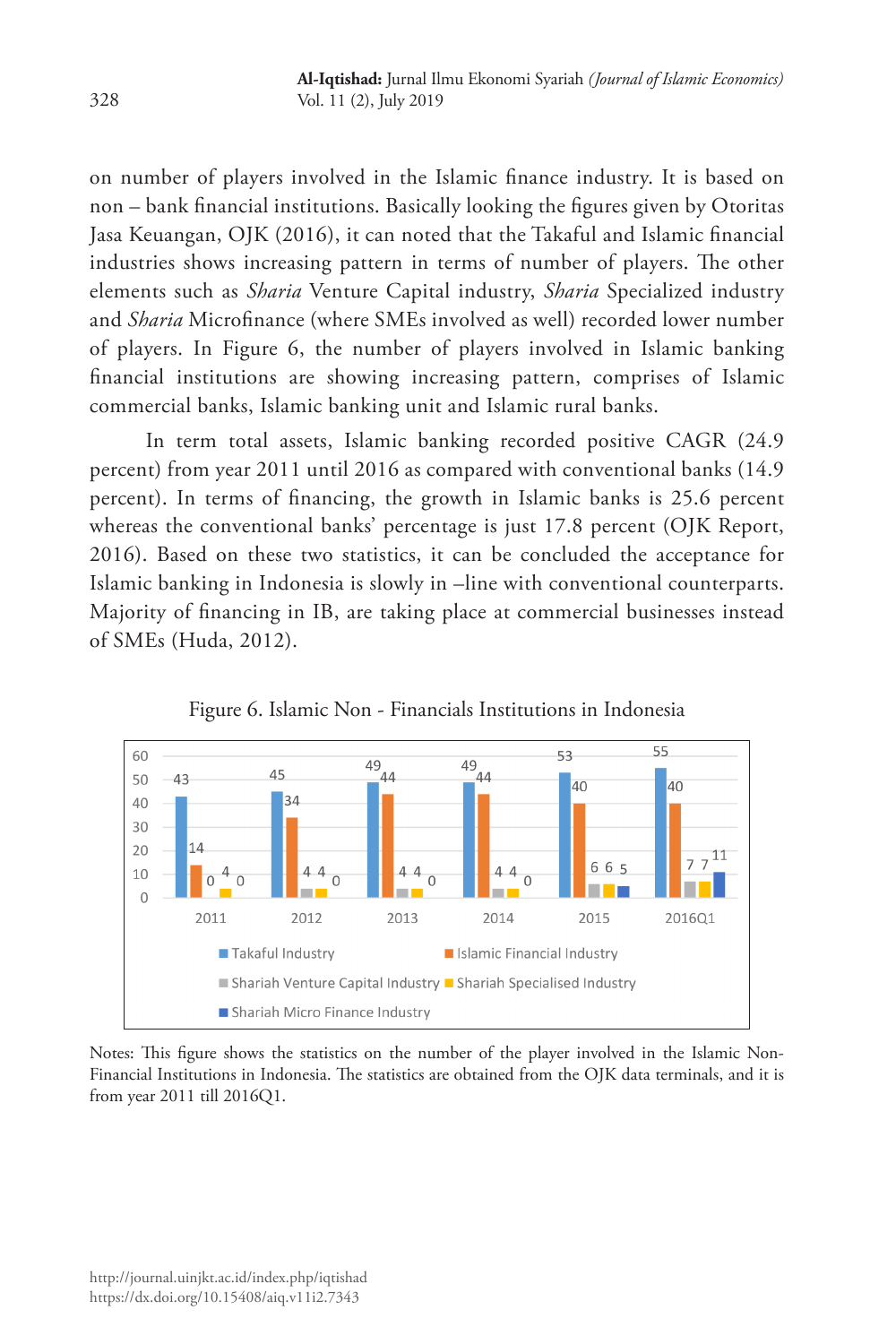

Figure 7. Islamic Banks Financial Institutions

Notes: This figure shows the statistics on the number of players involved in the Islamic Financial Institutions in Indonesia. The statistics are obtained from the OJK data terminals, and it is from year 2011 till 2016Q1.

As evidenced in Figure 6, the microfinancing is not popularly demanded, and the number of players involved is also relatively less in the context of Islamic financial institutions. According to Huda (2012), the less demand for the microfinance and SMEs are due to charges imposed by the IB such as the margin charges and IB focuses to financing working capital for maximum one year only (short term financing). This issues had created big hassle to the development of SMEs in Indonesia as it is not easy not get credit facility form the IB as they tighten the rules and regulations. In addition, the IB in Indonesia provides financing to SMEs mainly in the forms of Murabahah and Musharakah financing. The other financing methods are relatively less in terms of its consumption.

Given this, it has led to difficulties for the young entrepreneur involved in business and subsequently harms the development of SMEs in Indonesian market. The potential of Islamic finance is not fully explored in the context of Indonesian even though there is some Islamic financial product that has been used to support the SMEs. The obstacles such as asymmetric information and moral hazard seem to block the potential of Islamic finance in accelerating social finance via helping the growth of SMEs. Furthermore, those with potential also will be affected due to credit availability. The impact of limited credit and difficulties in accessing to credit facility expected to reduce Indonesian GDP by approximately \$130 billion which is equal to 14% of total Indonesian GDP (Bank Indonesia Report, 2015).

Therefore, apart from other issues that haunted the progression of SMEs, it is notable that the issue of financial accessibility is getting critical and need to addressed carefully to maintain the sustainability of SMEs in Indonesia. The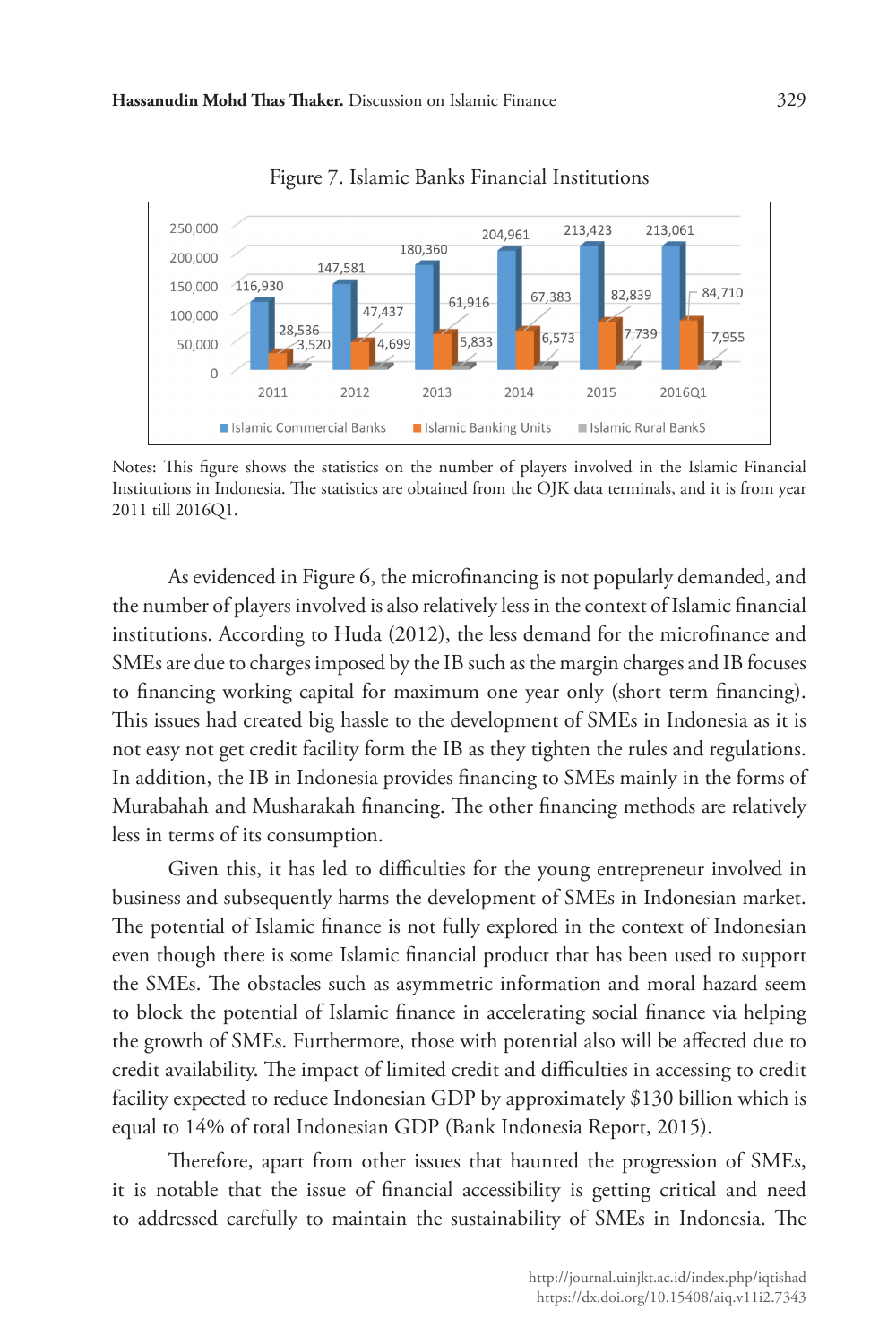challenge of financial issue can be overcome by innovative product offerings and policies implementation. In the next section of discussion, the research will share some fruitful lessons or recommendations that the Indonesian can learn from Malaysia who successfully uses and implemented Islamic finance and capital market to support the development of SMEs in general.

# **What is the recommendation to the Indonesian authority based on Malaysian SMEs successfulness and the potential of Islamic finance?**

Looking at the successfulness of SMEs in Malaysia based on conventional and Islamic financing in terms of financial accessibility. There are some recommendations that can flourish the development and progression of Indonesian SMEs which are having a problem in accessing to get financing. The recommendations are as follows:

i) Diversify the Islamic finance product offerings especially linked to the SMEs financing.

As mentioned in the earlier section, in Malaysia, there are various product offerings in Islamic banking that can help to increase the growth of SMEs. Among the products are Murabahah, Ijarah, Salam, Musharakah, Diminishing Musharakah and Mudharabah. Majority of IBs in Malaysia have already introduced all these instruments to SMEs to support financing accessibility from coverings short-term and long – term requirement of working capital and businesses, which can fit for the SMEs environment. From Indonesian perspectives, the popular Islamic financial instruments that help the SMEs are Murabahah and Musharakah. Other financing tools are limited due to risk-profiles of SMEs and the issues of asymmetric information. Thus, it is recommended to the Indonesia authority, before expanding the Islamic financial tools, the blueprint and strategies need to be developed properly which can allow the introduction of innovative Islamic finance tools. Better monitoring and auditing needed in introducing the tools in the market.

ii) Alternative financing strategies:

# *Leading Entrepreneur Accelerator Platform (LEAP) Market*

Bursa Malaysia recently has launched a new market specifically for SMEs to raise fund to support its business operation. It is known as the Leading Entrepreneur Accelerator Platform (LEAP). With this new market establishment, the SMEs can raise fund directly from the capital market without going through the financial institutions. The Malaysian SMEs is also facing the issue of financial constraint due to strict rules and regulations from banks side. About 96 percent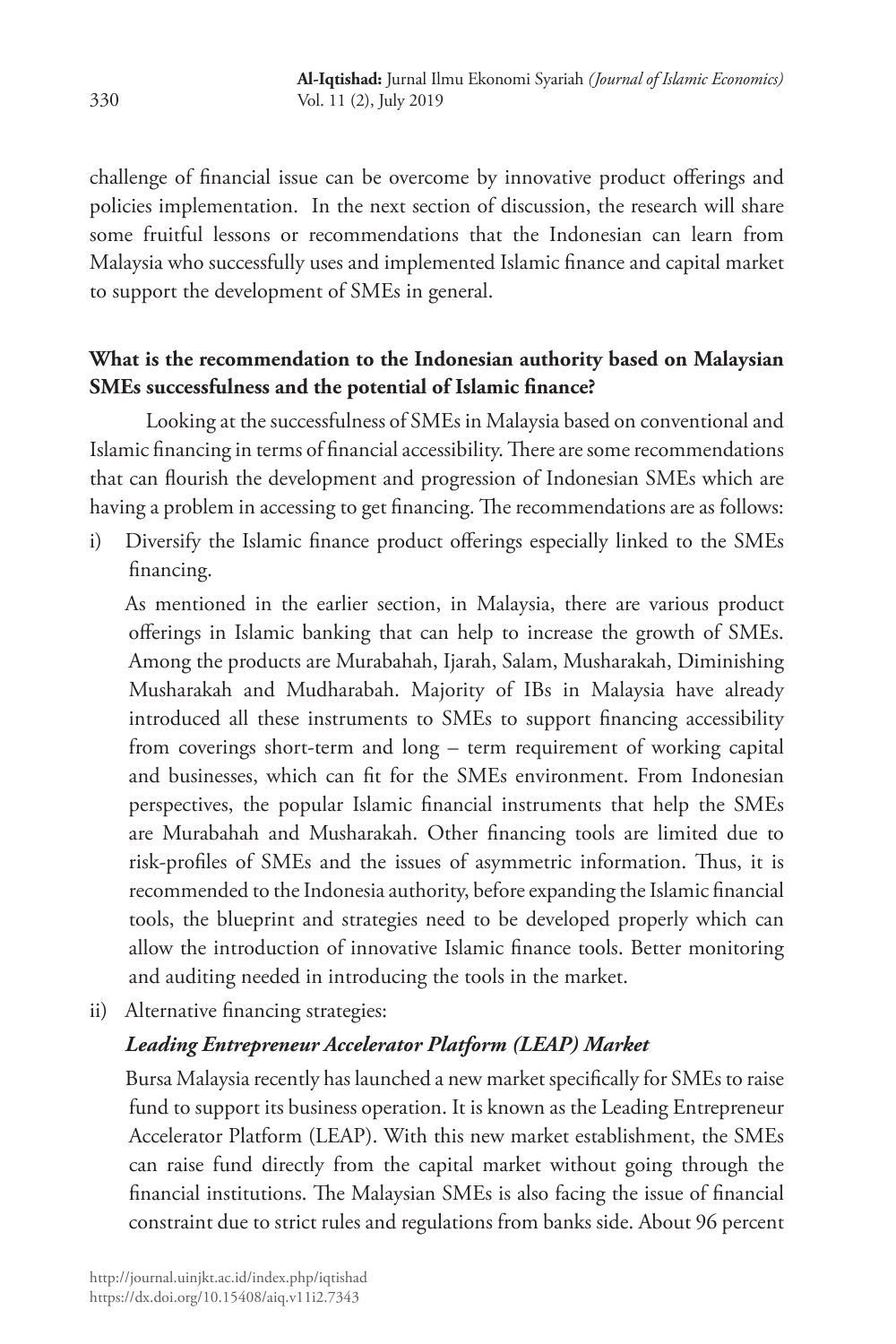of financing by SMEs are driven by banking sector, and the remaining 4 percent is coming from capital market. Therefore, there is need for innovative financing. Looking at the statistics given by MIDF report (2015), the SME contribution to the business establishment is account for 97 percent and the contribution to the economic development is 37 percent. Thus, with the introduction of LEAP, it will become an alternative financing platform for SMEs. Not only that, with such platform, it would enhance the growth of SMEs in Malaysia. And support broader economic activities.

The trading in LEAP is limited to sophisticated investors (either high-networth individuals whose total assets or annual income exceed RM3 million or RM300,000 respectively or corporates with net assets exceeding RM10 million), (Bursa Malaysia Report, 2017). The listing procedure in LEAP market will be guided by framework issued to Bursa Malaysia and approved by the Securities Commission. Only selected SMEs will participate with assigned approved advisers. SMEs with approved advisers selected: Cloudaron Pte Ltd, Agrofresh International Group Sdn Bhd, Red Ideas Holdings Sdn Bhd, Polymer Link Sdn Bhd, Trustgate Bhd, Accent Wellness Global Sdn Bhd, East-West One Group Sdn Bhd, Macfeam Sdn Bhd, Upstream Downstream Process & Services Sdn Bhd, ProEight Sdn Bhd and Safetyware Sdn Bhd. With LEAP, the injection of financing to the SMEs via capital market is expected about 20 percent compared to heavy reliance to of SMEs' financing needs from the present 96 percent by financial institutions. This LEAP applies for both non-*Sharia* and *Sharia*-compliant SMEs.

### *Peer to Peer Financing (P2P)*

Another innovative financing that taking place in Malaysia would in the form of Peer to Peer (P2P) financing. This platform specifically for businesses and SMEs for raising capital purpose and it has been recently approved by Securities Commission (SC) of Malaysia to be implemented. By definition, P2P platform is process of obtaining fund where an individual lends and borrows fund directly from other by using online platform. It means that the role of financial intermediaries is not needed as it is done one to one basis like e-Bay. The P2P financing has successfully implemented in the field of mortgage loan, real estate, education and businesses worldwide. However, in the context of Malaysia, P2P financing is only available for businesses and SMEs. The SC, for the initial stage, had approved six P2P financings in November 2016 and it will fully under operation by the end of December 2017, namely, (i) Funding Societies, (ii) B2B FinPal, (iii) ManagePay, (iv)Fundaztic.com, (v)EthicKapital.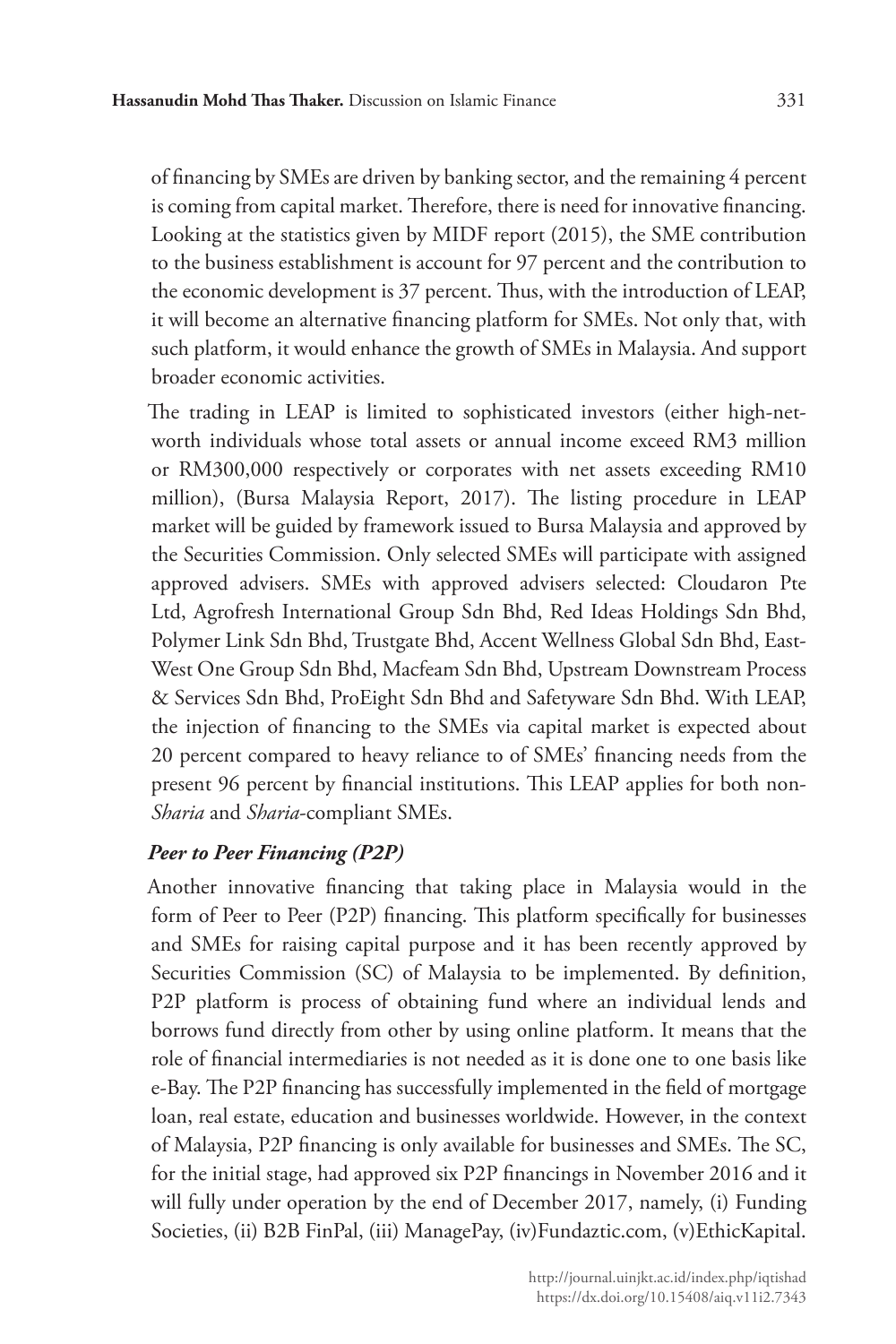com, and (vi) FundedByMe Malaysia. With such establishment of innovative financing, Malaysia becomes the first Southeast Asia country the full regulatory control introduced P2P financing. The P2P financing is also applicable for both side *Sharia*-compliant and Non-*Sharia* complaint of businesses or SMEs who are looking for financial support (Thaker and Thaker, 2017).

# *Crowdfunding*

 Crowdfunding is a collection of funds (small amount) from many investors or donors through a web-based platform for a specific project, business venture or for the social cause. Crowdfunding can be divided into four categories namely donation crowdfunding, reward crowdfunding, peer-to-peer lending and equity crowdfunding (Thaker and Thaker, 2015). Crowdfunding gained popularity as a creative way to raise fund for various business category namely, philanthropic, social endeavours, entrepreneurial ventures followed by films and performing arts and music and recording arts, and finally energy and environment. The category of crowdfunding that is suitable for SMEs financing would be in the forms of lending, and equity-based crowdfunding as both of these services for raising capital purpose. For example, under equity-based crowdfunding, the fund raised through online by a business, particularly early-stage funding, by offering equity interests in the business to investors. Businesses that are looking to raise capital through this mode typically advertise online through a crowdfunding platform website, which serves as an intermediary between investors and the start-up companies. In Malaysia, the crowdfunding has been successfully implemented in various field, particularly focuses on social-based businesses' such as SMEs. PitchIN is the example of Malaysian crowdfunding platform which based on reward-based has shown rapid progression in South East Asia. PitchIN platform has executed various projects but not limited to Arts & Design, Photography, Games, Music and businesses. *PitchIN* also hosts community and social projects, which make up about a third of the projects on site.

In Indonesia, the Crowdfunding is slowly taking its place but with a lot of challenges. One example in Indonesia that successfully used the crowdfunding to raise fund is Kesetkibee program is one of the successful entrepreneurship programs that employing crowdfunding to raise the fund. Kesetkibee is a program that involves only women who are members of the Cooperative Women Unggaran Melati in Central Java. Under this program, the waste material from cloth garment factory is converted into a material with a certain economic value, such as a doormat. Kesetkibee program received funding of Rp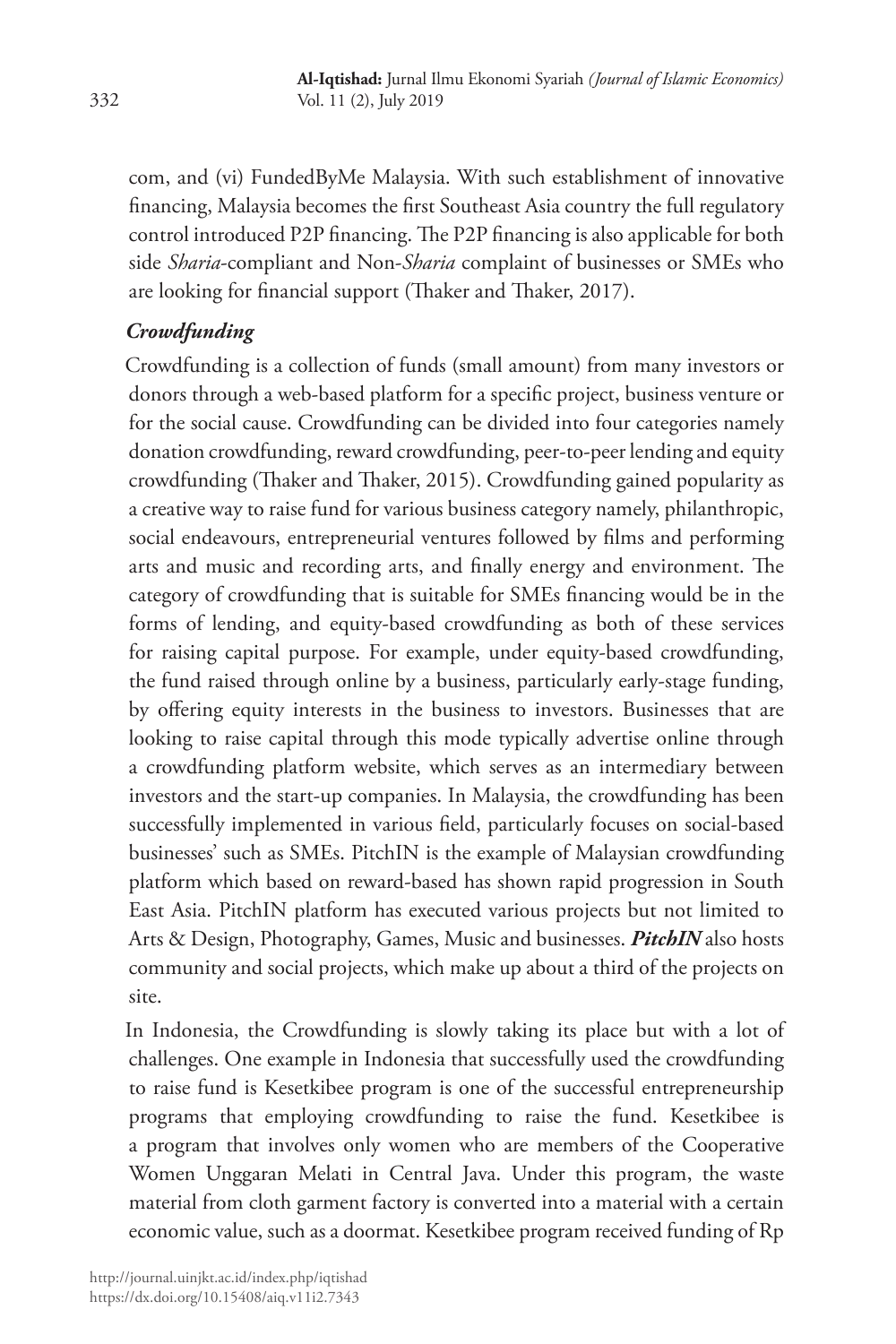5.02 million of the total funding needs as much as Rp 5,000,000. This fund was collected from 33 donors who donate through a crowdfunding platform namely patungan.net. Other examples include Craft Programme for Change and GandengTangan which are specifically for small businesses and skills development.

As mentioned earlier, the Crowdfunding platform in Indonesia has potential to utilize properly for SMEs and small businesses, but the challenges such as fraud, failure, anti-money laundering, lack of experiences, regulatory issue and market rejection seem to be continued to harm the progress of Crowdfunding. Again, this platform also can be suited for *Sharia* and non- *Sharia* businesses and SMEs.

### *Investment Account Platform (IAP)*

The IAP is called an online platform that facilitates channeling funds from investors to finance ventures and SMEs and enables them to get access financing effectively and comfortable. Selected Islamic banks in Malaysia such as Affin Islamic Bank, Bank Muamalat Malaysia, Bank Islam Malaysia, Maybank Islamic, Bank Kerjasama Rakyat and Bank Simpanan Nasional have introduced Investment Account Platform (IAP). IAP was launched officially by ex-governor of Malaysian central bank, Dr Zeti Akhtar Aziz on 17th February 2016. The IAP is considered as an online platform that facilitates in channelling funds from investors to finance viable ventures and SMEs. It is a technology-enabled financial marketplace for SMEs to raise funding from a large pool of investors for their businesses via the internet. The IAP is a newly fintech innovative product that offered in Malaysian Islamic banks. In terms of comparison, the IAP, crowdfunding and P2P financings have some similarities, but IAP involved direct financing executed by investors for the project that they like to invest in. With IAP, Islamic banks play a role of intermediation in operationalising the investment account while performs the credit assessments and screening procedure for the projects. However, the IAP requires assistance form rating agencies to rate and screening the ventures and SMEs to make sure it is complying with certain standards. Therefore, the IAP tend to benefits more to the SMEs who needs financial support.

As a concluding remark for alternative financing strategies, the Indonesian authority should consider in implementing the financing strategies applied in Malaysia in boosting up the performance of SMEs in Indonesia. The improvement needed in making sure the existing financing such as crowdfunding in terms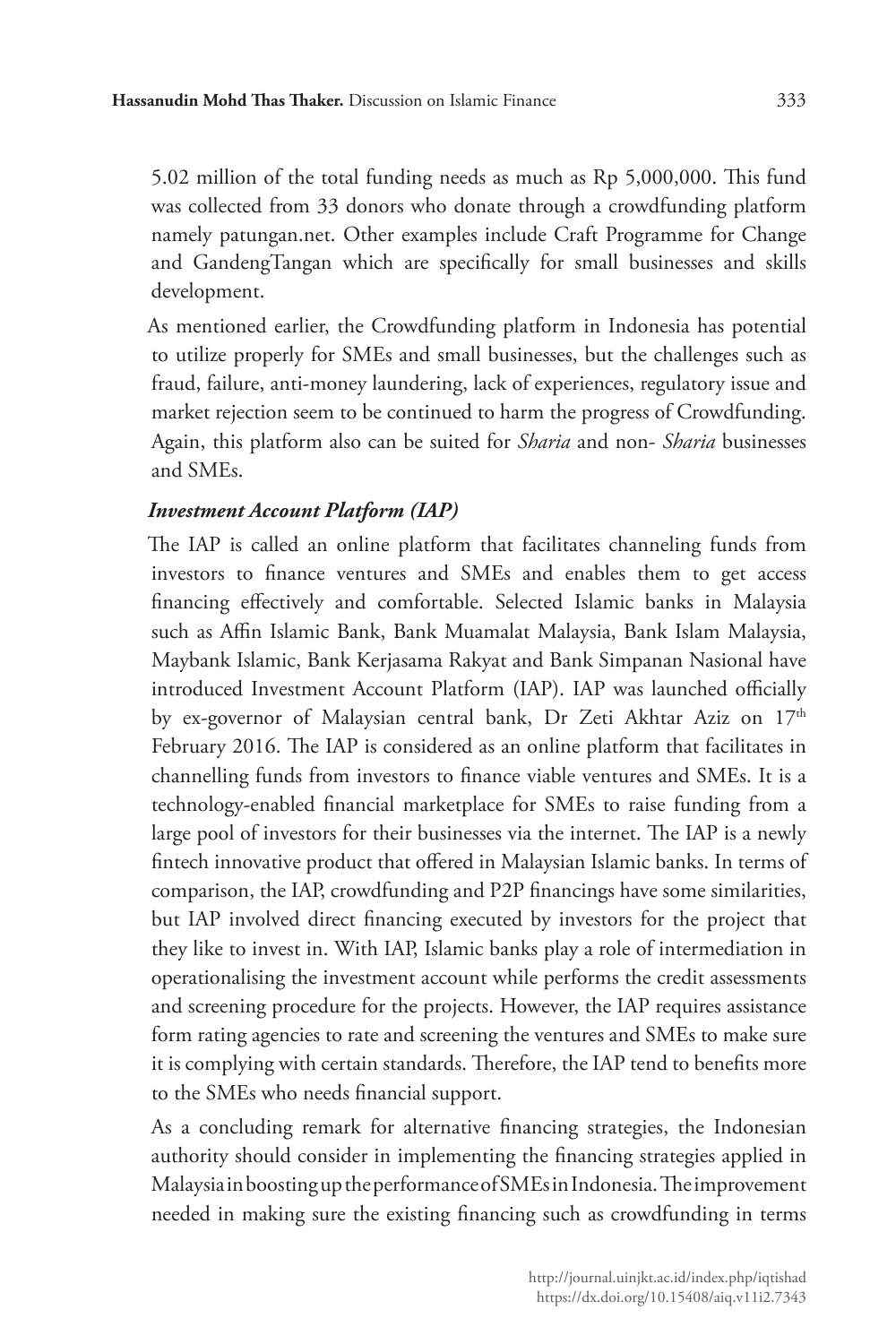of monitoring, improvised the rules and regulations related to crowdfunding, develop better framework in accessing the standard such credit agency to evaluate the project or SMEs before approved the financing. In terms of LEAP and IAP, perhaps the Indonesian government can discuss and collaborate with the Malaysia government and financial authority to implementing the LEAP, P2P and IAP in Indonesian context. There is need for platform for discussion or forum and exchange views or insights on the possibilities to implement these financing strategies in Indonesia with the motive of helping the SMEs. To sum up, the Indonesia authority should realize the potential of FinTechs in lending practices especially in the context of Islamic Banking and finance. The authority is also needed to raise the awareness to the customers and adding value to businesses beyond lending will be vital for long-term growth of banking industry Indonesia.

iii) Information accessibility to enhance the transparency

In Malaysia, the element of asymmetric information is less as there are many sources of information engines where the entrepreneur who looking for financing can gather all the information related to sources of funding. The informations are available in majority of banks website especially the SMEs banks. However, in the context of Indonesia, as per evidence in many literatures, one of main reasons why banks in Indonesia prevent from giving lending SMEs is because of higher asymmetric information. Banks including Islamic banks in Malaysia only give financing to selected ventures by looking at their riskprofiles of the respective ventures. This further adds to the disparity of gaps in terms of financial accessibility of SMEs in Indonesia. As for recommendation, the Indonesian authority should consider providing more data either published or non-published materials on financial assistantship. This will subsequently help to get access to the information easily. If possible, the Indonesian authority should have their own database by working with Islamic financial institutions where the entrepreneur who looks assistance to start-up their business, can easily visit the database to see what are the benefits and assistance available to the entrepreneurs. With this type of arrangement, it is expected to reduce asymmetric information.

iv) Expand the number of "Angel Bank" (AB) for financing alternatives

By definition, AB has known as a process of collects angel investments into a centralized fund, where the bank then vets potential companies and channels the financing to the entrepreneurs and SMEs at lower interest or profit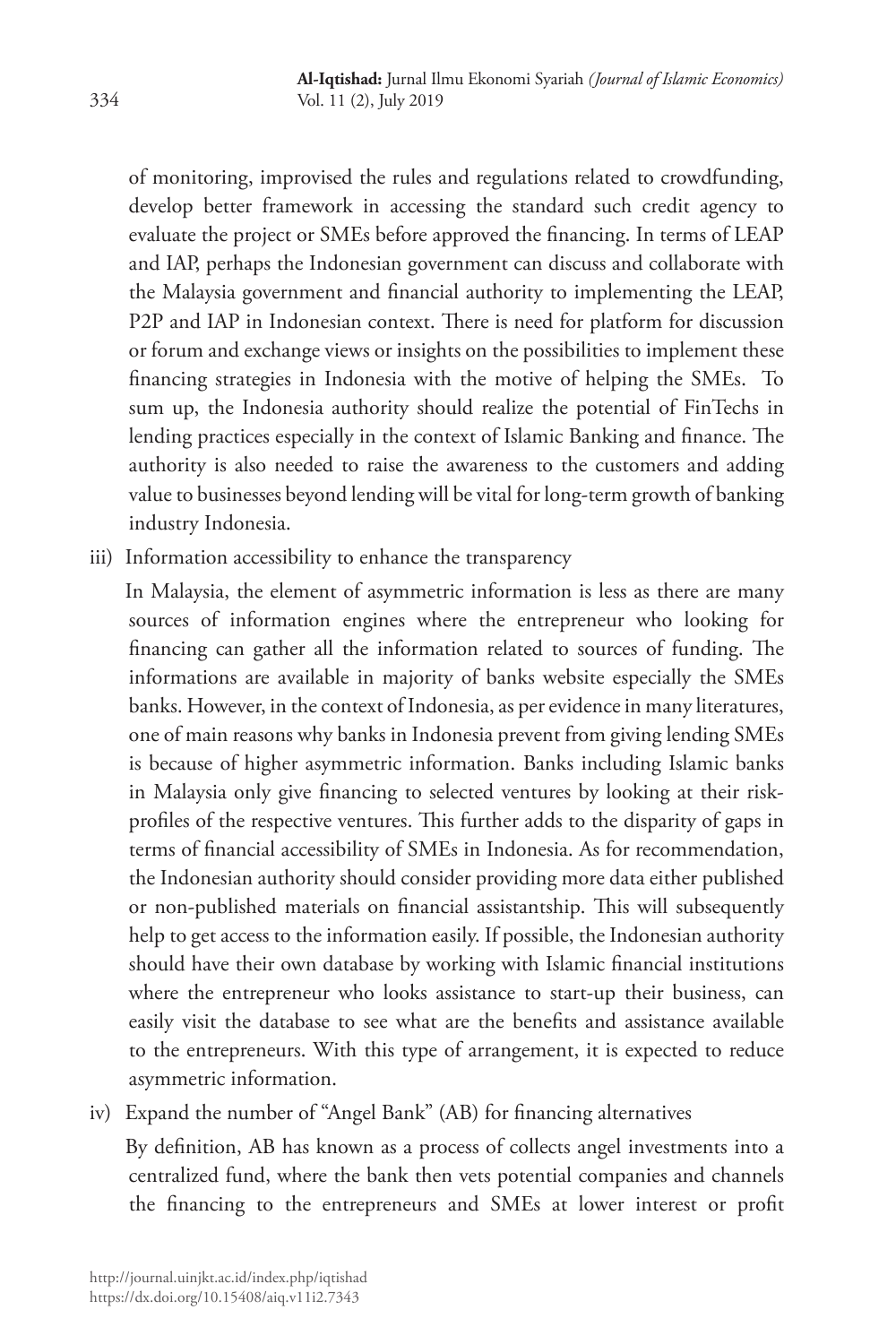charges. Although the AB is already in the Indonesia market, number of AB availability is limited. The most of AB in Indonesia is called *Angel* Investment Network Indonesia. They have successfully provided early-stage capital to entrepreneurs covering various aspects of industries such as technology, consumer, social enterprise and many others. Even in Malaysia, the Angel banks slowly taking its pace of development in helping many young entrepreneurs who are looking for start-up capital for running the businesses. For example, Malaysian Business Angel Network (MBAN), is one of an organization of angel investors and angel clubs in Malaysia which have more than 134 registered angel investors and having net worth of RM123 million in 2016 and supporting various small businesses. When it comes to Islamic finance and AB, the exploration is limited as it involved some profit or interest charges for the service offered. The role of Indonesian authority would be in term of considering the AB from Islamic finance perspective which means offered the service without the element of *riba*. This can be done via performing academic research, organizing conference in order to get feedback and reviews from practitioners and academician in introducing AB which is compliant with *Sharia* rules. In addition, the Indonesian authority also can consider expanding further the existing AB in all over state while waiting for Islamic finance AB taking place in future.

v) Create more Credit Bureau (CB) for SMEs in Indonesia

The research workshop that carried out in Hangzhou (2010), APEC workshop, shows a discussion on the Credit Bureau (CB) availability in Indonesia. Under the Indonesian market framework, at the national level, there were two important CB, namely, (i) Askrindo and (ii) Jamkrindo and at regional level there was only one called as Jamkrida Jatim. If compared with Malaysia, there was one agency called Credit Guarantee Corporation of Malaysia in all over states that provide credit information and credit assessments to the financial providers. However, in the context of Indonesia, such a large market for SMEs, the regional credit bureau is only limited to Jamkrida Jatim at Jawa Timur. This itself will become issue in processing the application for funding from other states. In order to smoothen up the processes involved in credit assessments, the Indonesian authority need to develop more credit bureau in all over state, if possible the Indonesian authority consider to provide licensing for Independent Credit Bureau (ICB) where it could be self-funded where it sells the information about customer creditworthiness or their ability to meet debt obligations. This can apply for evaluation for both, *Sharia* or non-*Sharia* compliant businesses or SMEs.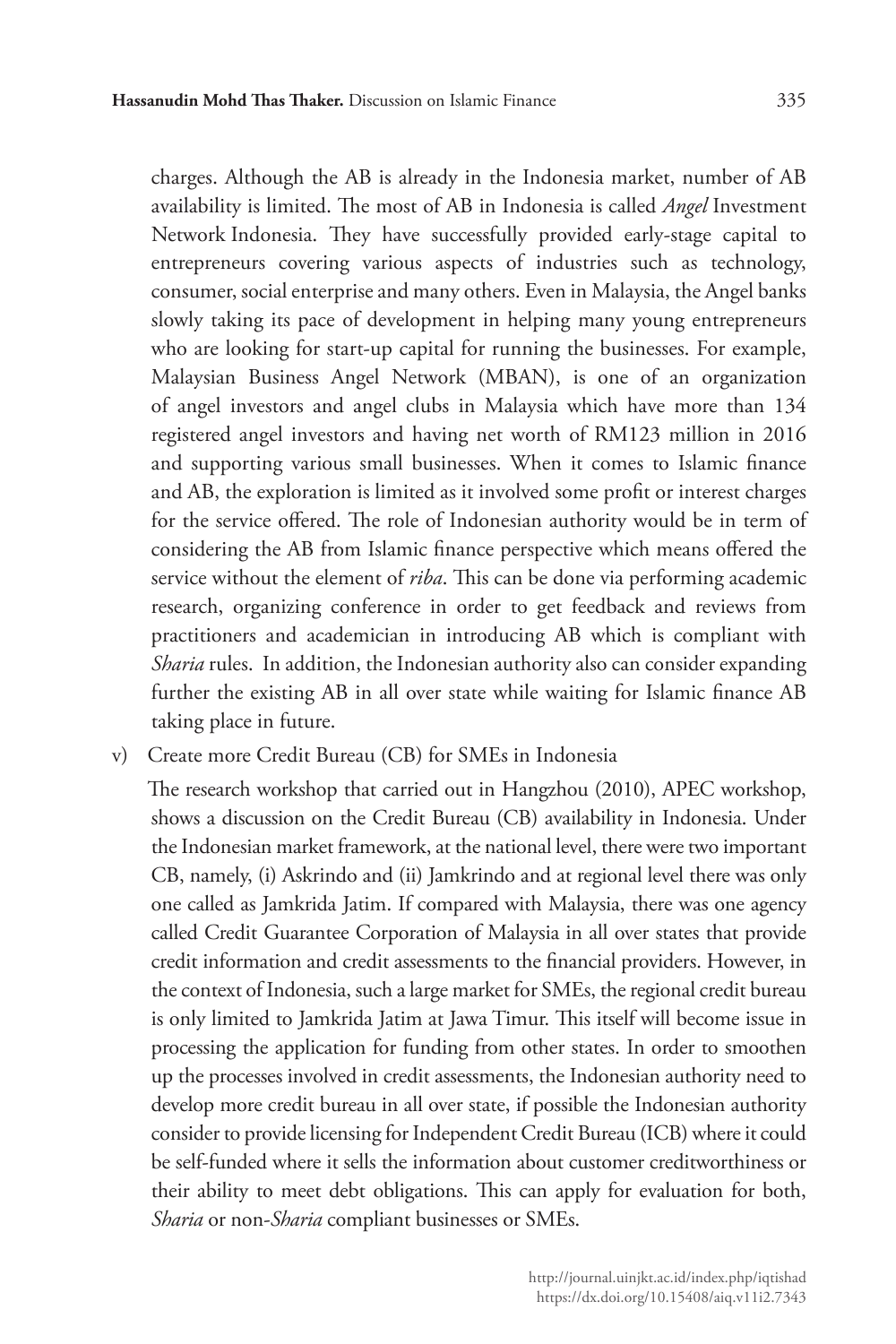### **Conclusion**

The role of government and its policies implementation has resulted in a better progression of SMEs in Malaysia. With effective involvement of government in strategized the policies lead the SMEs to records such high achievement and active contribution to the economic growth of Malaysia. As noted, the Malaysia SMEs continued to offer diversified sources of financing to mitigate the need for SMEs in various stages. There is plenty of social financing introduced by conventional and Islamic financing at various stages of SMEs. Moving forward, the SMEs source of financing is slowly become more innovative and take a new turn with innovative platforms such as LEAP, P2P, Crowdfunding and IAP. Together with this, the arrival of FinTech seems to be slowly transforming the financial landscape of Malaysia in Islamic finance and conventional financing. Not only that, apart from FinTech, the product offerings of Islamic banking in Malaysia has resulted SMEs to have more option in selecting the best financing for their ventures. Islamic social financing that offered in Malaysian Islamic banking that widely used by SMEs in Malaysia includes Murabahah, Ijarah, Salam, Musharakah, Diminishing Musharakah and Mudharabah. There are many other as well such as Bay al Dayn, ay al-Innah and Tawarruq.

As far as Indonesian SMEs is a concern, the role of Islamic finance needs to be further enhanced from existing one. The issue of financial accessibility has haunted the progression of SMEs in Indonesia although this industry contributed positively to the growth of Indonesian GDP. There is need for innovative financing strategy to assist the SMEs in accessing the financial assistance. As recommended, the Indonesian government may incorporate some of the ways implemented by Malaysia government in boosting up their SMEs using Islamic finance. Moreover, the findings from this study can be used to develop specific framework in which to increase its capacity in assisting SMEs to access internal and external finances in Indonesia.

### **References**

- Agyei-Mensah, Ben Kwame 2010*.* "Financial Management Practices of Small Firms in Ghana: An Empirical Study." *African Journal of Business Management* 5(10): 3781-3793.
- Ahmad, Noor Hazlina & Seet, Pi-Shen. 2009. "Dissecting Behaviours Associated with Business Failure: A Qualitative Study of SME Owners in Malaysia and Australia." *Journal of Asian Social Science 5*(9): 98-104.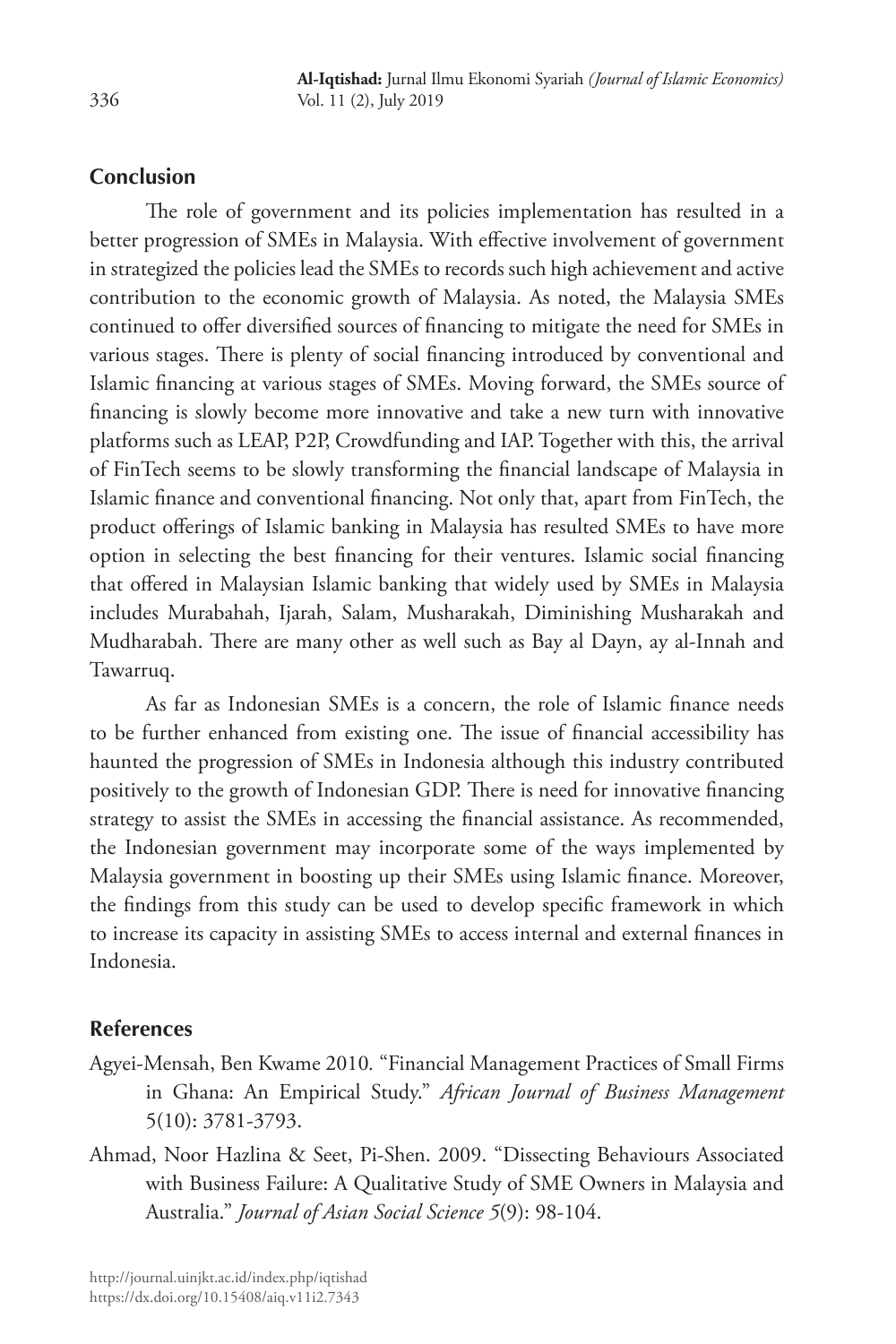- Aman, Othman & Md. Nor Hayati Tahir. 2011. "The Success Factors of Food Small and Medium Entrepreneurs Under The One District One Industry Programme: A Case On Food Manufacturing Entrepreneurs In Melaka." *Journal of Global Entrepreneurship, 1*(1), 44-64.
- Amianti, Grace D & Prima Wirayani. 2016. "Tourism, Digital Economy Help Reduce Joblessness: BPS." *Article published in The Jakarta Post*. Retrieved from www.thejakartapost.com.
- Bank Indonesia. 2015. *Bank Indonesia Report-2015*. Retrieved August 31, 2017. from https://www.bi.go.id.
- Beh, Behonce. 2013. *Why Small Businesses Bite The Dust*. Retrieved August 20, 2017. from http://www.focusmalaysia.my/Enterprise/Why-small-businessesbite-the-dust.
- Bursa Malaysia Report (2017). Retrieved August 08, 2017. from www.bursamalaysia. com.
- Chong, Wu Yi. 2012. "Critical Success Factors for Small and Medium Enterprises: Perceptions of Entrepreneurs in Urban Malaysia." *Journal of Business and Policy Research 7*(4): 204-215.
- Dhumale, Rahul & Amela Sapcanin. 1999. *An Application of Islamic Banking Principles to Microfinance.* Technical Note, UNDP.
- Economic Report. 2013. *Economic Performance and Prospects*. Retrieved August 24, 2017. from http://www.treasury.gov.my/pdf/economy/er/1314/chapter3.pdf.
- Economic Planning Unit Malaysia. 2017. *Socioeconomic Statistic An Overview*. Retrieved August 20, 2017. from http://www.epu.gov.my/en/socio-economic/overview.
- Economic Planning Unit Malaysia. 2017. *Millennium Development Goals Report, 2015*. Retrieved August 22, 2017. from http://un.org.my/upload/undp\_ mdg\_report\_2015.pdf.
- Economic Planning Unit Malaysia. 2017. *New Economic Policy*. Retrieved August 24, 2017. from http://www.epu.gov.my/en/development-policies/neweconomic-policy.
- Global Business Guide, Indonesia (2016). *Indonesia SMEs: Increased Government Support to Overcome Challenges*. Retrieved August 25, 2017. From http:// www.gbgindonesia.com/en/main/why\_indonesia/2016/indonesia\_smes\_ increased\_government\_support\_to\_overcome\_challenges\_11603.php.
- Hashim, Hafsah. 2015. *SME Development Framework: The Malaysian Case*. Cairo SME Conference, Eqypt.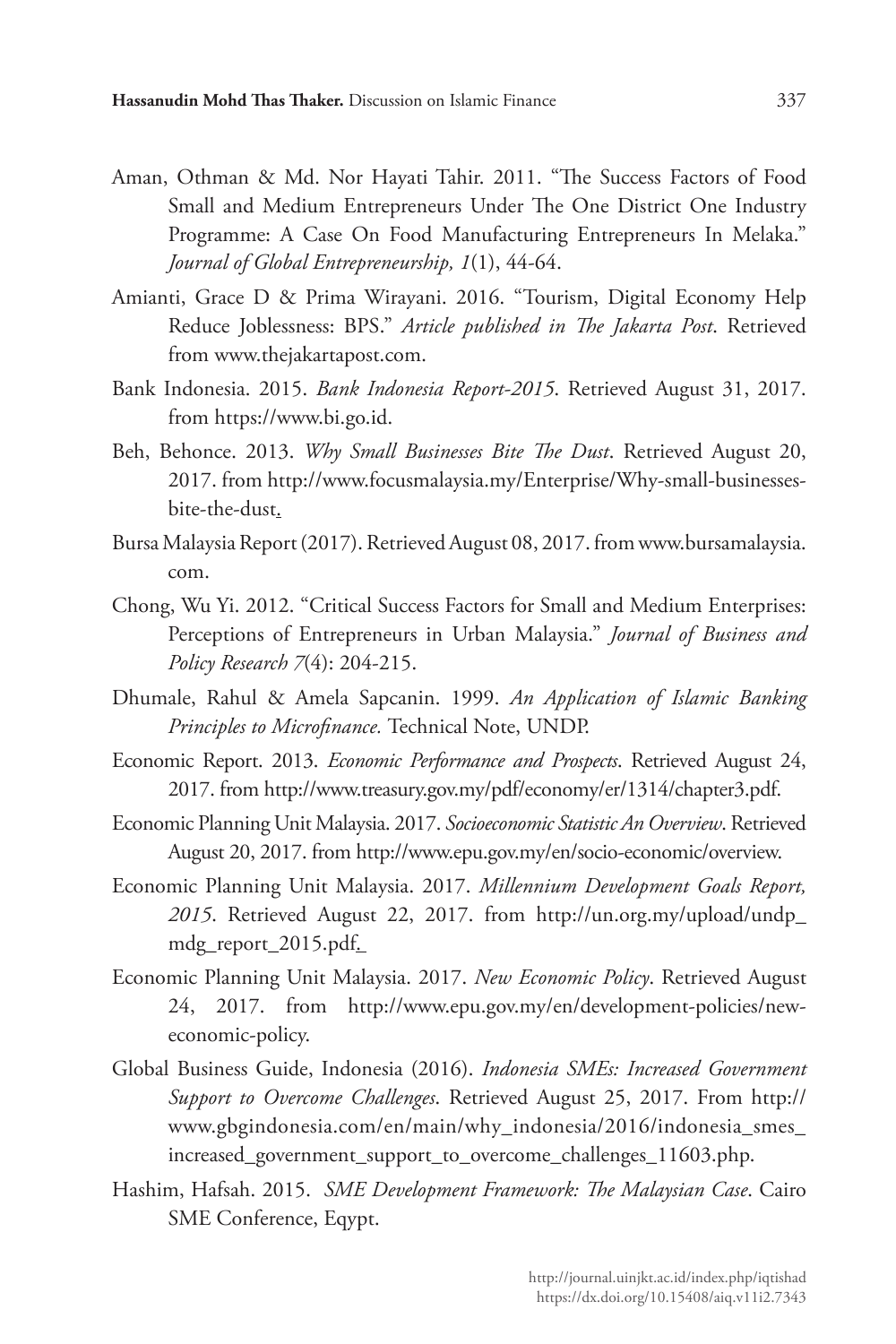- Huda, Aulia Nurul. 2012. "The Development of Islamic Financing Scheme for SMEs in a Developing Country: The Indonesian Case." *Procedia Social and Behavioral Sciences*, *52*: 179-186.
- Husin, M.A. & M D Ibrahim. 2014. "The Role of Accounting Services and Impact on Small Medium Enterprises (SMEs) Performance in Manufacturing Sector from East Coast Region of Malaysia: A Conceptual Paper." *Procedia-Social and Behavioural Sciences,* 115: 54-67.
- Hussein, Norasgikin, Fauziah Noordin & Hamed Taherdoost. 2015. "The Role of SMEs in Economic Development; Case Study of Malaysia." *International Journal of Academic Research in Management* (IJARM) *4*(3): 77-84.
- Kessler, Eric H, Michael A Allocca, & N Rahman. 2007. "External Knowledge Accession And Innovation Speed In The Small And Medium-Sized Enterprise (SME)." *Small Enterprise Research 15*(1): 1-21.
- Khalique, Muhammad, Abu Hassan Bin Md. Isa, Jamal Nassir Shaari & A Ageel. 2011. Challenges Faced by The Small and Medium Enterprises (SMEs) In Malaysia: An Intellectual Capital Perspective. *International Journal of Current Research 3*(6): 398-401.
- MacEachern, Elaine & Aria Suyudi. 2014. "SMEs and Financing in Asia and Financing Vs Other Constraints to SME Development." Presented at the Capacity Building and Training Workshop, Indonesia.
- Manan S.K.A., Othman, J., & Shahadan, A. 2011. Descriptive analysis on the pattern of SME financing in Malaysia, 3rd International Symposium and Exhibition in Sustainable Energy & Environment, Melaka, Malaysia 1-3 June, 139-147.
- Marsh and McLennan Report. 2016. *Time for Market Place Lending*. Retrieved August 28, 2017.
- Mckinsey Survey 2011. *Report of SMES Across Selected Economies*. Retrieved August 25, 2017. from http://www.mckinsey.com.
- Ministry of Cooperatives and SMEs Report. 2012. Retrieved August 25, 2017. from www.mih.gov.kh/.../1\_15\_2015\_7\_52\_3\_01.Panelist(Mr.%20Meliadi%20 Sembiring).
- Ministry of Cooperatives and SMEs Report. 2012. Retrieved August 27, 2017. from www.mih.gov.kh/.../1\_15\_2015\_7\_52\_3\_01.Panelist(Mr.%20Meliadi%20 Sembiring)
- Ministry of Finance Malaysia. 2017. *2017 Budget*. Retrieved August 25, 2017. from http://www.treasury.gov.my/pdf/budget/speech/touchpoints\_budget\_2017.pdf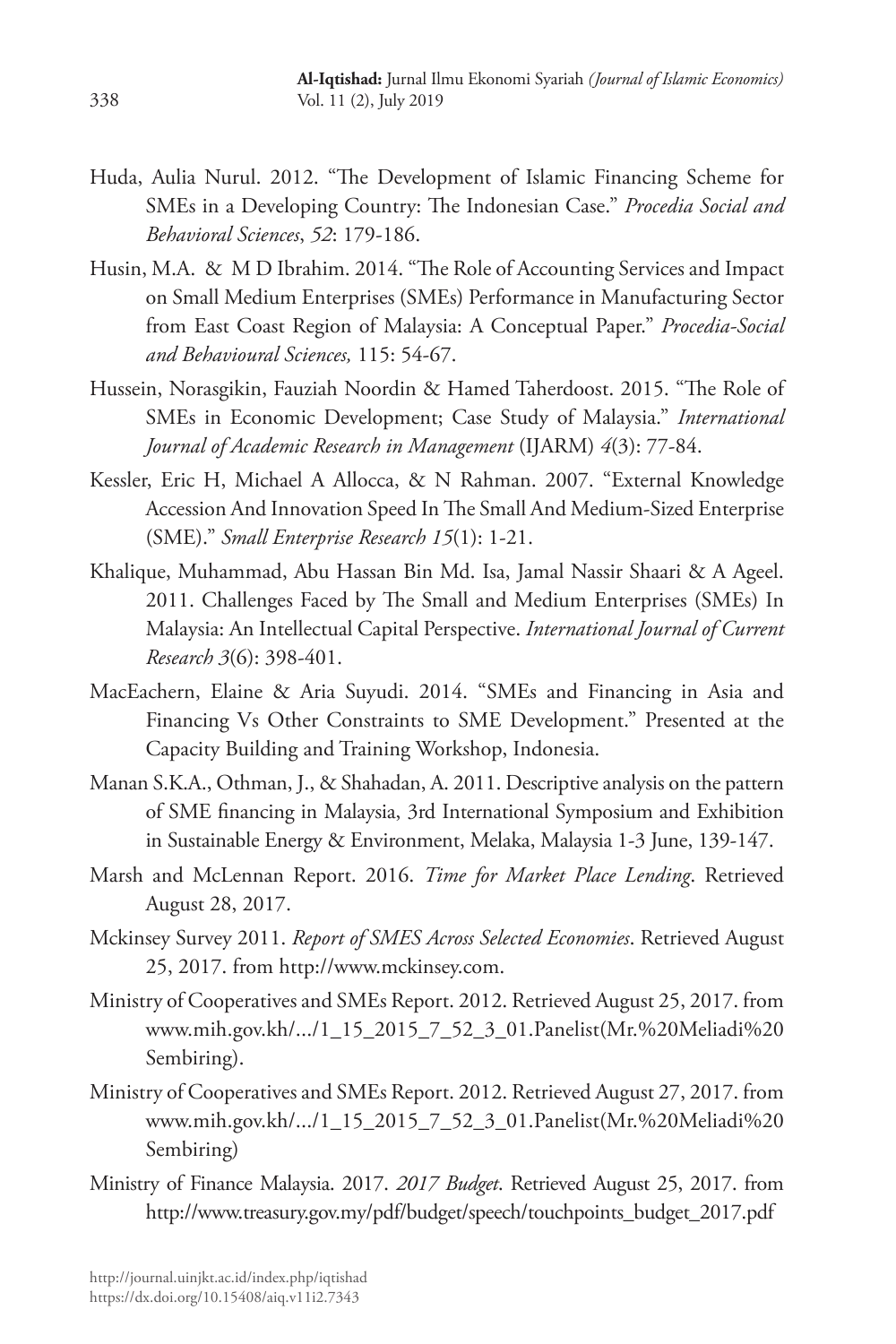- Ministry of Finance Malaysia. 2017. *Economic Report 2013/14. Economic Performance and Prospects*. Retrieved August 25, 2017. from http://www.treasury.gov.my/ pdf/economy/er/1314/chapter3.pdf.
- NEAC. 2010, *New Economic Model for Malaysia*, National Economic Advisory Council, Putrajaya, Malaysia.
- Nee, E.A. 2016. *Budget 2017– Tax Incentives For Businesses Seen as 'limited'. The Sun Daily. 24 October 2016.* Retrieved July 16, 2017. from http://www. thesundaily.my/news/2013055.
- Nordin, Norization Azim Mohd, Abdul Halim Abdul Hamid & Chong Chin Woon. 2011. 'Factors Affecting Profitability Of Women Entrepreneur's Business in Malaysia." *Annual Summit on Business and Entrepreneurial Studies (ASBES 2011)*: 972-985.
- Nugroho, S.H. 2013. "The Economic Development and The Growth of Small-Medium Enterprises in Indonesia: A Hometown Investment Trust Fund Approach." *Working paper, Graduate School of Public Policy, University of Tokyo, Japan*.
- OECD. 2016. OECD Economic Surveys Malaysia 2016. Economic Assessment. Available at www.oecd.org/eco/surveys/economic-survey-malaysia.htm. [Accessed on 19 August 2017]
- Planning, E. 2015. "Eleventh Malaysia Plan 2016-2020 Anchoring Growth on People." Malaysia: Prime Minister Department.
- Otoritas Jasa Keuangan, *OJK Report-2016*. Retrieved August 27, 2017 from http:// www.ojk.go.id.
- Price Water Cooper House Report. 2017. *Indonesia Banking Survey, 2017*.
- Rahman, Yaacob & Radzi. 2016. "The Challenges Among Malaysian SME: A Theoretical Perspective." *World Journal of Social Sciences 6*(3): 124–132.
- Saari, M Yusof, Erik Dietzenbacher & Bart Los. 2015. "Sources of Income Growth and Inequality across Ethnic Groups in Malaysia, 1970 – 2000." *World Development,* 76: 311-328.
- Saleh, Ali Salman & Nelson Oly Ndubisi. 2006. "SME Development in Malaysia: Domestic and Global Challenges." *Economics Working Paper Series*: 1-27.
- Shinozaki, S. 2012. *A New Regime of SME Finance in Emerging Asia: Empowering Growth-Oriented SMEs to Build Resilient National Economics*. ADB Working Paper Series on Regional Economic Integration, ADB.
- SME Corp. Malaysia. *SMEs Definition*. Retrieved from http://www.smecorp.gov. my/index.php/en/policies/2015-12-21-09-09-49/sme-definition).